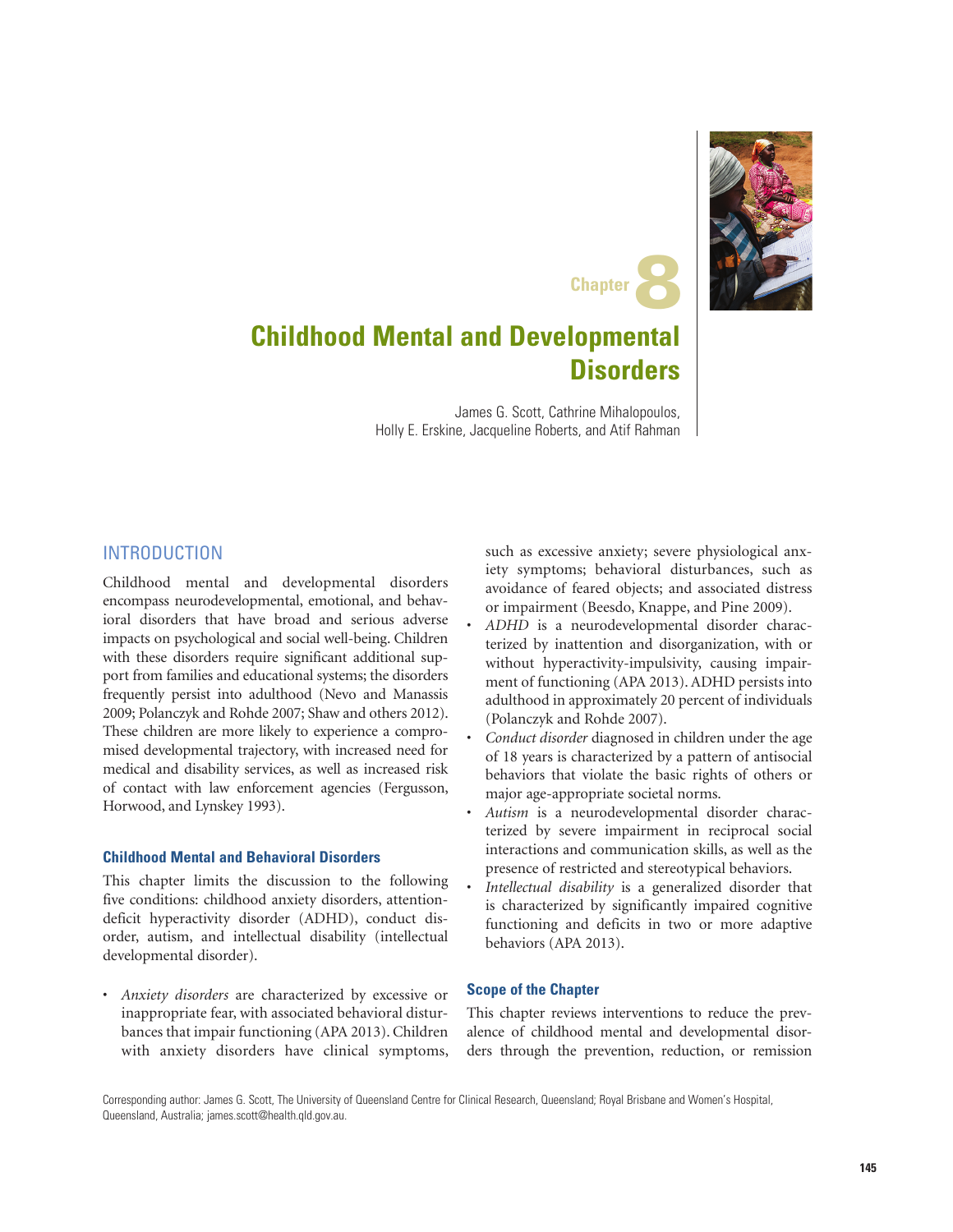of symptoms. The effectiveness of selected interventions is evidence based; these interventions have the potential to be delivered in low- and middle-income countries (LMICs). The chapter does not discuss childhood depression, because of the overlap in interventions with adult depression.

The chapter considers interventions in terms of delivery platforms rather than specific disorders. This choice is because of the very high comorbidity between childhood mental and developmental disorders (Bakare 2012; Rutter 2011). In addition, risk factors for childhood disorders are nonspecific and pluripotent. For example, children who are maltreated are at higher risk of a wide range of mental and developmental disorders (Benjet, Borges, and Medina-Mora 2010).

## NATURE OF CHILDHOOD MENTAL AND DEVELOPMENTAL DISORDERS

Childhood mental and developmental disorders are an emerging challenge to health care systems globally. Two contributing factors are the increases in the proportion of children and adolescents in the populations of LMICs, which is a result of reduced mortality of children under age five years (Murray and others 2012), and the fact that the onset of many adult mental and developmental disorders occurs in childhood and adolescence (Kessler and others 2007).

## **Global Epidemiology and the Burden of Childhood Mental and Developmental Disorders**

Ascertaining the global epidemiology of mental disorders is a difficult task, given the significant paucity of data for many geographical regions, as well as the cultural variations in presentation and measurement. These issues are exacerbated when investigating mental disorders in children, particularly in LMICs where other health concerns, such as infectious diseases, are priorities. The issue of data paucity was highlighted in the Global Burden of Disease Study 2010 (GBD 2010) (Whiteford and others 2013).

Epidemiologically, childhood mental disorders were relatively consistent across the 21 world regions defined by GBD 2010. However, these prevalence estimates were based on sparse data; some regions, such as Sub-Saharan Africa, have no data whatsoever for some disorders or no data for specific disorders in childhood. Although regional differences may exist, the lack of data makes them difficult to ascertain. The 12-month global prevalence of childhood mental disorders in 2010 is shown in table 8.1. ADHD, conduct disorder, and autism were more prevalent in males; females were more likely to

suffer from anxiety disorders. Anxiety disorders and ADHD were more common in adolescents compared with children.

Most children and adolescents with mental and developmental disorders were in South Asia, reflecting the high population in this region and the reduction in mortality of infants and young children (Murray and others 2012). The populations of LMICs tend to have higher proportions of children and adolescents than those of highincome countries (HICs). For example, 40 percent of the population in the least developed countries is younger than age 15 years, compared with 17 percent in more developed regions (United Nations 2011). Furthermore, population aging is occurring more slowly in LMICs, with some low-income countries predicted to have the youngest populations by 2050, given their high fertility rates (United Nations 2011). These trends mean that childhood mental and developmental disorders will increase in significance in LMICs. Furthermore, the continuing reductions in infant mortality caused by infectious diseases mean more children will reach adolescence where the prevalence of mental disorders increases and the onset of adult mental disorders occurs. This will challenge already limited mental health services in these countries.

## **Risk Factors for Childhood Mental and Developmental Disorders**

The risk factors for childhood mental and developmental disorders shown in table 8.2 can be divided into lifelong and age-specific risk factors (Kieling and others 2011). The health of children is highly dependent on the health and well-being of their caregivers; the environments in which the children live (including home and school); and, as they transition into adolescence, the influence of their peers. The relative importance of a particular risk factor should be considered in terms of prevalence, strength of the association with an adverse outcome, and potential to reduce exposure to that risk factor (Scott and others 2014). Using these criteria, efforts to address maternal mental health problems and improve parenting skills have the greatest potential to reduce mental and developmental disorders in children.

## **Consequences of Childhood Mental and Developmental Disorders**

The consequences of these disorders include the impact during childhood and the persistence of mental ill health into adult life. In childhood, the impact is broad, encompassing the individual suffering of children, as well as the negative effects on their families and peers. This impact may include aggression toward other children and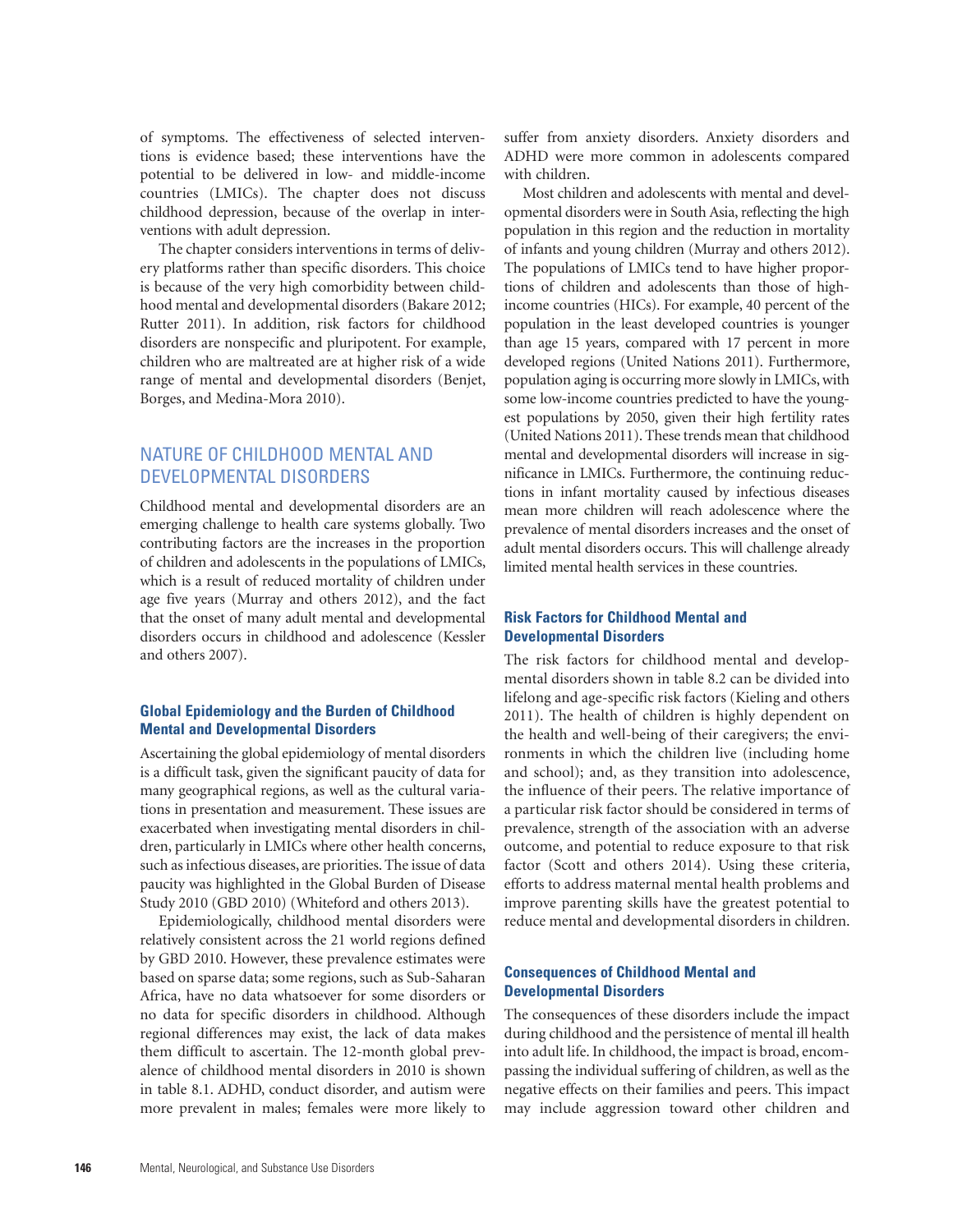|                    |             | <b>Anxiety disorders</b>                                |                         |                  | <b>ADHD</b>               |                           |                  | <b>Conduct disorder</b>                                                                 |                           |                  | <b>Autism</b>                                          |                                                     |
|--------------------|-------------|---------------------------------------------------------|-------------------------|------------------|---------------------------|---------------------------|------------------|-----------------------------------------------------------------------------------------|---------------------------|------------------|--------------------------------------------------------|-----------------------------------------------------|
| dhonb<br>Age       | (1,000,000) | Males                                                   | <b>Females</b>          | N<br>(1,000,000) | Males<br>(%)              | Females<br>$(96)$         | N<br>(1,000,000) | Males<br>(%)                                                                            | Females<br>$(96)$         | N<br>(1,000,000) | <b>Males</b><br>$(96)$                                 | Females<br>$(%)$                                    |
| years<br>ြို       |             | $0.55 - 0.70$                                           | $.04 - 1.32$<br>1.17    | 5.8              | $1.14$<br>$(1.31 - 1.52)$ | $0.46$<br>$(0.43 - 0.50)$ | 16.1             |                                                                                         | $1.54$<br>(1.38–1.73)     | $\frac{6}{1}$    |                                                        | $0.14$<br>(0.13-0.14)                               |
| $10 - 14$<br>years | 21.8        | $2.26 - 2.90$<br>2.54                                   | $(4.31 - 5.32)$<br>4.77 | 11.9             | $2.95$<br>$(2.75-3.17)$   | $0.92$<br>$(0.86 - 0.98)$ | 16.2             | $\begin{array}{c}\n 3.67 \\  (3.24 - 4.18) \\  \hline\n 3.73\n \end{array}$ (3.42-4.05) | $(1.57)$<br>$(1.45-1.71)$ | $\frac{1}{6}$    | $(0.37 - 0.42)$<br>$0.39$<br>$0.39$<br>$(0.37 - 0.41)$ | $\begin{pmatrix} 0.13 \\ 0.13 - 0.14 \end{pmatrix}$ |
| $15 - 19$<br>vears | 32.2        | $(3.33 - 4.16)$<br>3.74                                 | $(6.38 - 7.85)$<br>7.02 | 8.4              | $2.12$<br>(1.98-2.26)     | $(0.57 - 0.65)$<br>0.61   | 15.4             | $3.54$<br>$(3.17 - 3.96)$                                                               | $(1.34 - 1.68)$<br>1.49   | $\frac{6}{1}$    | $0.38$<br>$(0.36-0.41)$                                | $(0.13 - 0.14)$<br>0.13                             |
|                    |             | Source: Prevalence data from Whiteford and others 2013. |                         |                  |                           |                           |                  |                                                                                         |                           |                  |                                                        |                                                     |

| ֺ֘<br>Ì                   |
|---------------------------|
|                           |
| $\tilde{\zeta}$<br>ו<br>ו |
|                           |
|                           |
|                           |
|                           |
|                           |
|                           |
| :                         |
|                           |
|                           |
|                           |
| l                         |
|                           |
|                           |
|                           |
|                           |
| l                         |
|                           |
| )<br>2<br>)               |
|                           |
|                           |
|                           |
|                           |
|                           |
| Í                         |
|                           |
|                           |
|                           |
|                           |
|                           |
|                           |
|                           |
|                           |
|                           |
|                           |
|                           |
|                           |
|                           |
|                           |
|                           |
|                           |
|                           |
|                           |
| <u>:</u>                  |
|                           |
|                           |
|                           |
|                           |
|                           |
| oint Preva                |
|                           |
| ļ                         |
|                           |
|                           |
|                           |
|                           |
|                           |
|                           |
|                           |
|                           |
|                           |
|                           |
|                           |
|                           |

Note: ADHD = attention-deficit hyperactivity disorder, N = number. Values in parentheses are 95 percent confidence intervals. *Note:* ADHD = attention-deficit hyperactivity disorder; N = number. Values in parentheses are 95 percent confidence intervals.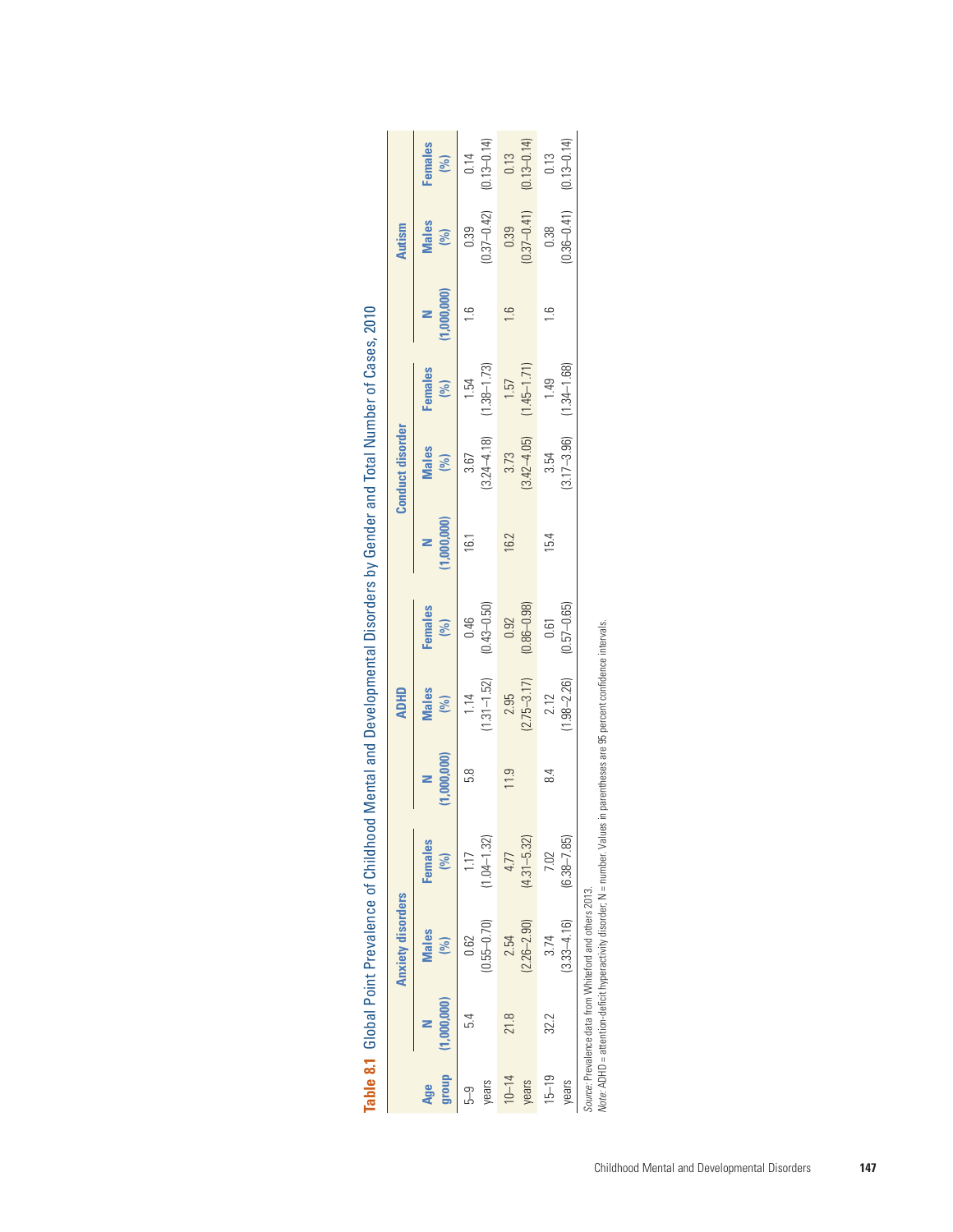| Life-long                                                  | <b>Preconception</b>              | <b>Prenatal and perinatal</b>                                           | <b>Infancy and early</b><br>childhood       | <b>School-age</b><br>children               | <b>Adolescence</b>                        |
|------------------------------------------------------------|-----------------------------------|-------------------------------------------------------------------------|---------------------------------------------|---------------------------------------------|-------------------------------------------|
| Natural disasters                                          | Unwanted<br>pregnancy             | Inadequate prenatal care                                                | Maternal mental<br>illness                  | Family, peer, or<br>school problems         | Family, peers, or<br>inadequate parenting |
| Physical illness                                           | Inadequate spacing<br>of children | Complications during<br>pregnancy                                       | Early emotional<br>deprivation              | Maternal mental<br>illness                  | Developmental and<br>behavioral problems  |
| Malnutrition                                               | Adolescent<br>pregnancy           | Maternal cigarette and<br>alcohol use                                   | Inadequate<br>stimulation                   | <b>Bullying</b>                             | Maternal mental illness                   |
| Illness or loss of<br>caregivers                           | Consanguinity                     | In utero exposure to pes-<br>ticides and other toxins                   | Inadequate<br>parenting                     | Inadequate<br>parenting                     | Substance misuse                          |
| Exposure to trauma,<br>adversity, violence,<br>or conflict |                                   | Birth hypoxia and other<br>obstetric complications                      | Developmental<br>and behavioral<br>problems | Inadequacies<br>of schools or<br>teachers   | Early sexual activity                     |
| Genetic background                                         |                                   | Maternal difficulties<br>adapting to pregnancy or<br>arrival of newborn |                                             | Developmental<br>and behavioral<br>problems | Risk-taking behaviors                     |
| <b>Toxins</b>                                              |                                   | Perinatal maternal<br>mortality                                         |                                             | Risk-taking<br>behaviors                    | School problems                           |
| Immigrant status                                           |                                   |                                                                         |                                             |                                             |                                           |

| Table 8.2 Risk Factors for Mental and Developmental Disorders in Children and Adolescents |  |  |  |
|-------------------------------------------------------------------------------------------|--|--|--|
|-------------------------------------------------------------------------------------------|--|--|--|

*Source:* Kieling and others 2011.

distraction of peers from learning. Children with mental and developmental disorders are at higher risk of mental and physical health problems in adulthood, as well as increased likelihood of unemployment, contact with law enforcement agencies, and need for disability support.

#### **Trends in Childhood Mental and Developmental Disorders**

GBD 2010 estimated burden across five time points (1990, 1995, 2000, 2005, and 2010) and found that the prevalence and burden of childhood mental disorders remained consistent between 1990 and 2010 (Erskine and others 2015). Although the rates may not have changed, population growth and aging have impacts on the burden of disease attributable to mental disorders in childhood. As the population of children increases globally, the burden of disease attributable to mental disorders in children will increase.

## INTERVENTIONS FOR CHILDHOOD MENTAL AND DEVELOPMENTAL DISORDERS

#### **Population Platform Interventions**

**Child and Adolescent Mental Health Policies and Plans** Few countries have developed national policies and plans to address mental and developmental disorders in children. The World Health Organization (WHO) has published a modular package for governments, policy makers, and service planners, *Child and Adolescent Mental Health Policies and Plans*, to address this need (WHO 2005b). The guidelines recommend attention to a broad range of areas pertaining to childhood mental and developmental disorders (box 8.1). The provision of health services for children in isolation will not prevent mental and developmental disorders or have significant benefits for children with these disorders. Instead, an ecological approach that addresses problems in the systems around children (parents, family, and school) in combination with targeted interventions for children is necessary to make a meaningful difference (Kieling and others 2011).

## **Child Protection Legislation**

Child maltreatment is a well-established risk factor for mental and developmental disorders in children (Benjet, Borges, and Medina-Mora 2010). Child maltreatment is defined as any form of physical or emotional ill-treatment, sexual abuse, neglect or negligent treatment, or commercial or other exploitation that results in actual or potential harm to a child's health, survival, development, or dignity in the context of a relationship of responsibility, trust, or power (Krug and others 2002). Legislation to address child maltreatment requires the support of well-integrated systems that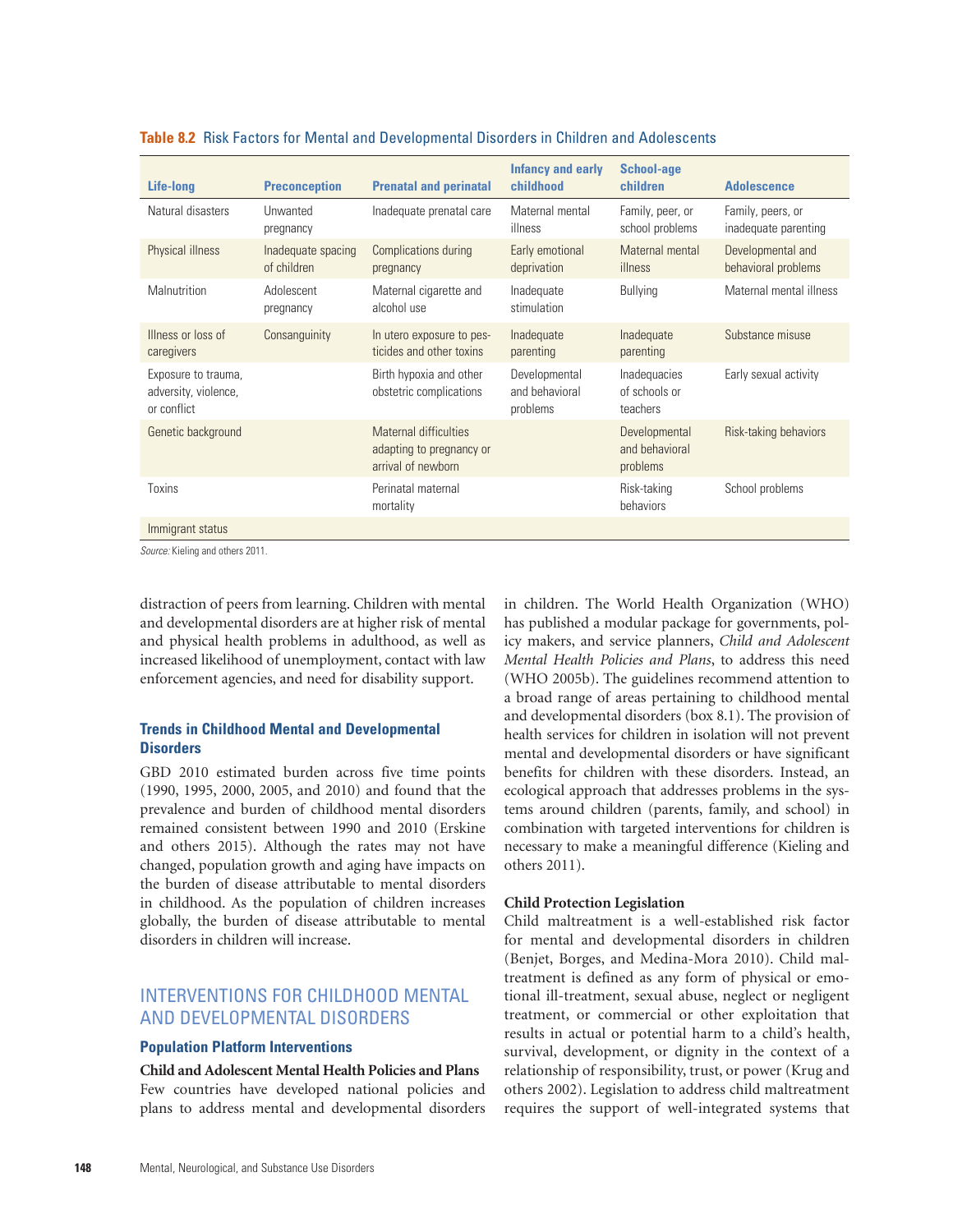## **Box 8.1**

## **Areas for Action for Child and Adolescent Mental Health**

- Financing
- Collaboration across sectors
- Legislation and human rights
- Advocacy
- Information systems
- Research and evaluation of policies and services
- Quality improvement
- Organization of services
- Promotion, prevention, treatment, and rehabilitation
- Improved access to and use of psychotropic medicines
- Human resources development and training.

*Source:* WHO 2005b.

increase public awareness and enable incident reporting to a constituted authority with investigative and interventional expertise and the ability to prosecute (Svevo-Cianci, Hart, and Rubinson 2010). Limited evidence suggests that legislation to protect children living outside the family home in LMICs has benefits for their health and safety (Fluke and others 2012); however, further research is needed to determine the effectiveness of such legislation for children living with their families of origin.

#### **Community Platform Interventions**

#### **Early Child Development**

Attempts have been made to develop community- and primary care–based services in LMICs. Eickmann and others (2003) delivered a community-based psychosocial stimulation intervention to mothers in a study of 156 infants (age 12 months) in four towns in Brazil. The intervention consisted of 14 contacts (three workshops and 11 home visits) where mothers were taught the importance of play for children's development, how to make toys from disposable household items, and how to play and positively interact with their children. Children of mothers who received the intervention had significantly improved cognitive and motor development; the greatest effects were observed in infants whose development was mildly delayed. The authors proposed

the intervention could be delivered through local neighborhood groups run by mothers (Eickmann and others 2003).

Powell and others (2004) demonstrate that a psychosocial stimulation intervention could be delivered to infants in Jamaica by community health aid workers in a cluster randomized control trial of 139 mother-infant dyads where the infants were malnourished. The weekly home visits supporting maternal play with children showed that infants in the intervention group had improved overall development as well as improved hearing, speech, and hand-eye coordination. Health aid workers received two weeks of additional training to deliver the intervention, which was provided as part of an existing home visitation program for malnourished children (Powell and others 2004). A follow-up study 25 years later found that those Jamaican children who received early psychosocial stimulation had, on average, 25 percent increased earnings, suggesting long-term economic benefits to infants receiving this intervention (Gertler and others 2014). These studies show psychosocial stimulation is an effective intervention to support cognitive, language, and motor development in young children, conferring short- and long-term benefits, although mental health outcomes were not assessed.

The delivery of community-based interventions poses significant challenges, but the feasibility has been demonstrated in LMICs (Bauermeister and others 2006). Brazil, the Arab Republic of Egypt, Israel, and Lebanon implemented and evaluated a comprehensive community-based program with a package of interventions that could be adapted to different countries and localities based on the following:

- Amount of health care and school resources available
- Nature and severity of the types of problems in children
- Preferences and cultural factors that are important within communities.

Manuals were developed that enabled non-mental health professionals in areas with limited resources to deliver the interventions. The manuals consisted of education, parenting skills training, child training, and cognitive and behavioral therapy. These were adapted for local communities with attention to terminology, modifications to reduce stigma, and emphasis on culturally acceptable parenting skills. The feedback received from these sites indicates that the interventions were useful in helping children with internalizing and externalizing problems (Bauermeister and others 2006). Strategies to improve access to community-based interventions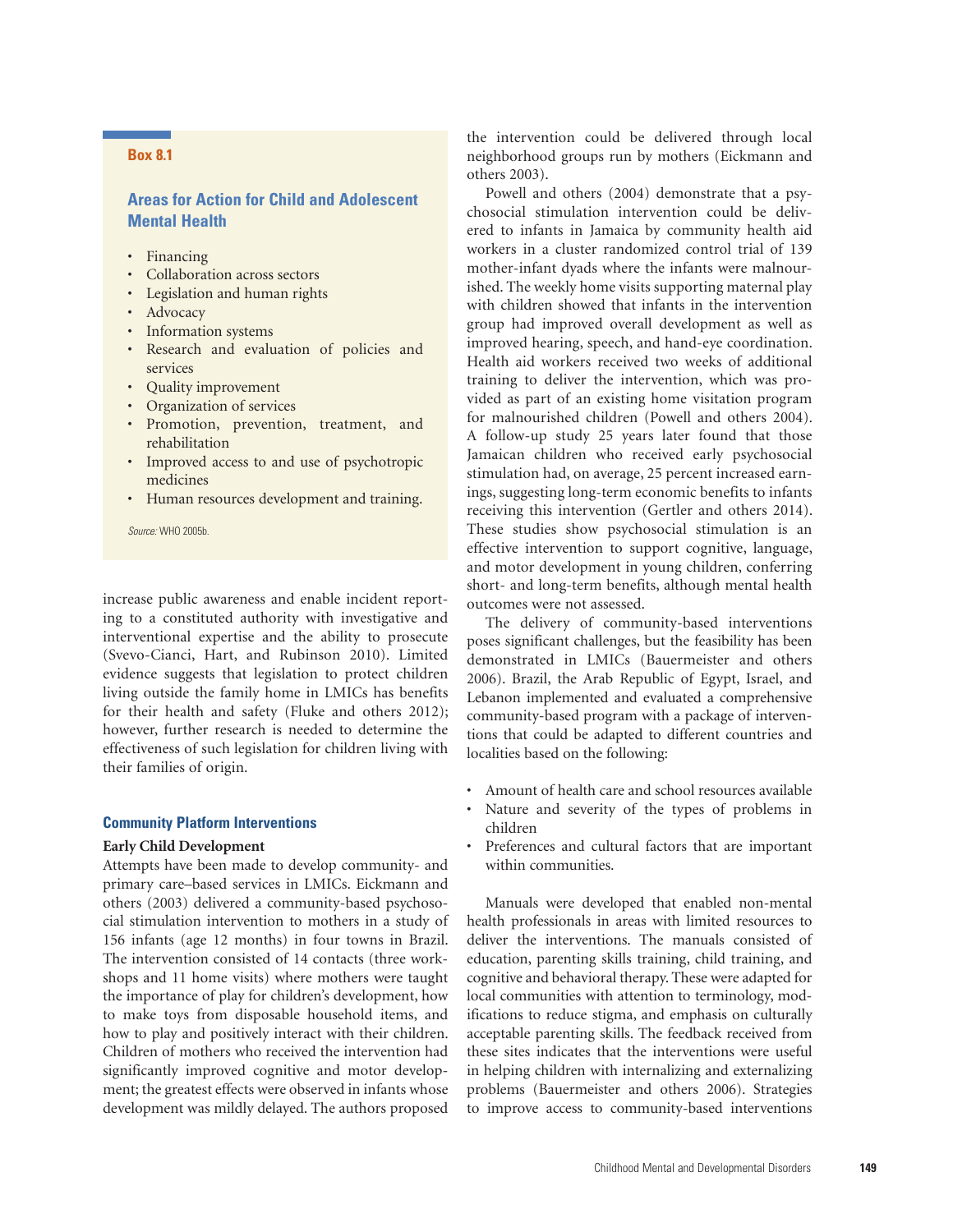require investments in gatekeepers, such as parents, teachers, and general practitioners. Easy-to-read manuals and guides with culturally adapted strategies for the management of childhood mental disorders through nonspecialist primary care can be useful resources for practitioners seeking to develop services in such settings (Eapen, Graham, and Srinath 2012).

Most preventive interventions implemented in early childhood in LMICs target child development generally, rather than child mental health specifically. However, increasing evidence shows that some of these early interventions can benefit the mental health of children, with benefits maintained into adolescence and adulthood. In Jamaica, an early stimulation program for very undernourished children, which involved home visits over two years, reduced anxiety, depression, and attention deficit disorder, and enhanced selfesteem at ages 17–18 years (Walker and others 2010). In Mauritius, two years of high-quality preschool, from age three years, reduced conduct disorder and schizotypal symptoms at age 17 years and criminal offenses at age 23 years (Raine and others 2003). These benefits were greatest for children who were undernourished at age three years. Such interventions can be integrated with community-based maternal child health programs and should be prioritized in LMICs (Kieling and others 2011).

#### **School-Based Interventions**

Schools have a profound influence on children, families, and communities. School-based mental health services also have the potential to bridge the gap between need and utilization by reaching children who would otherwise not have access to these services. These settings could provide an ideal environment in which programs for child mental health can be integrated in a cost-effective, culturally acceptable, and nonstigmatizing manner (Patel, Aronson, and Divan 2013). However, the evidence for school-based interventions for childhood mental and developmental problems in LMICs is limited (Kieling and others 2011; Maulik and Darmstadt 2007).

In Jamaica, Baker-Henningham and others (2012) conducted a cluster randomized control trial of 225 children (ages 3–6 years) with high levels of emotional and behavioral problems, attending 24 community preschool centers. The study examined the effectiveness of teacher training in "The Incredible Years," a children's mental health program. The intervention led to significant reductions in conduct problems (effect size  $[ES] = 0.42$ ) and increased friendship skills ( $ES = 0.74$ ). School attendance and parent-reported behavior at home also improved

(Baker-Henningham and others 2012). This study demonstrates that school-based interventions in a middle-income country are effective and feasible in reducing behavioral problems in young children.

Bullying or peer victimization is a specific form of aggression defined as "a form of aggression in which one or more children repeatedly and intentionally intimidate, harass, or physically harm a victim" (Vreeman and Carroll 2007). The long-term impacts of bullying behavior are serious; children who are victims, bullies, or both have elevated rates of psychiatric disorders in childhood and early adulthood (Copeland and others 2013). Accordingly, the prevention of peer victimization in schools is an important strategy to reduce the occurrence of mental disorders and other adverse consequences in children and adults.

Different approaches to reducing bullying behavior have been assessed in the literature. In one systematic review, Vreeman and Carroll (2007) grouped the interventions into three main types: curriculum interventions, whole-of-school approaches, and social and behavioral skills training. Whole-of-school approaches have been found to be effective; these approaches use a multidisciplinary approach that includes combinations of school rules and sanctions, classroom curriculum, teacher training, individual counseling, and conflict resolution training. In a meta-analysis, Ttofi and Farrington (2011) found that school-based anti-bullying programs can reduce bullying by about 20 percent, with greater effects observed in interventions that adopt more of a whole-of-school approach. However, very few, if any, evaluations of interventions to prevent bullying have been conducted in LMICs.

Further research is required to demonstrate the effectiveness of school-based interventions supporting children with autism and intellectual disability.

#### **Voluntary Sector Programs**

Agencies in the voluntary sector (those that are nongovernment and not for-profit) have traditionally played an important role in raising awareness of the issues faced by children with mental health difficulties and their families, as well as in reducing the associated stigma. In some countries, the voluntary sector provides the bulk of child mental health services. However, the evidence base for such interventions is poor, largely because of the absence of research support for program evaluation. The magnitude of mental health problems affecting children and the absence of policies to guide service development are significant barriers to coordinated service provision and evaluation of voluntary sector programs for children in LMICs (Omigbodun 2008; Patel and Thara 2003).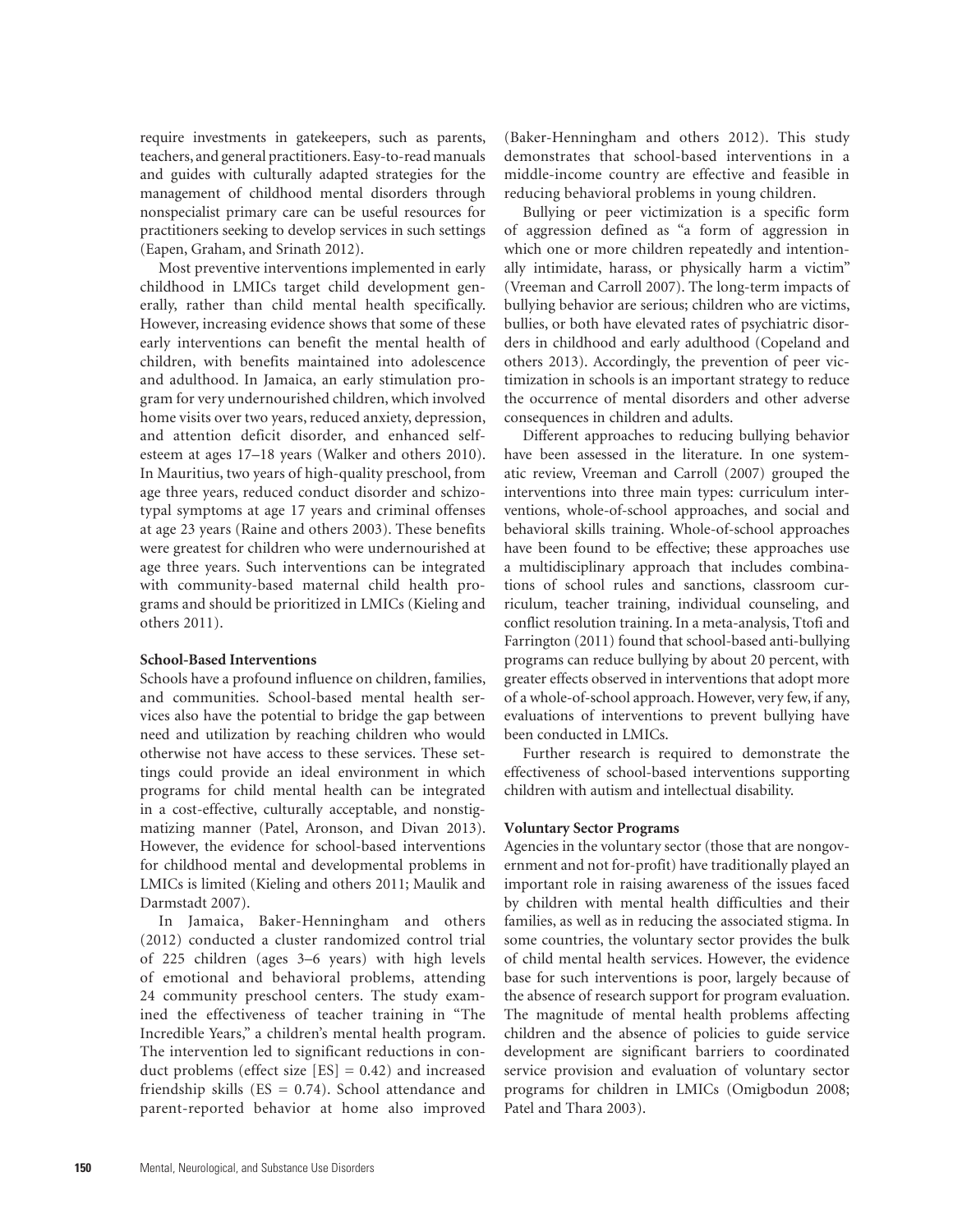#### **Health Care Platform Interventions**

#### **Screening and Community Rehabilitation for Developmental Disorders**

Providing early interventions to children with developmental disorders may optimize their developmental outcomes (Sonnander 2000). Screening is necessary to identify children in need of these resource-intensive interventions. Screening instruments for LMICs need to be culturally acceptable and have sound psychometric properties that have been validated in the local context (Robertson and others 2012). Instruments developed for screening children for developmental disorders in HICs (such as Denver II) may not be appropriate (Gladstone and others 2008). For example, items assessing whether a child can cut using scissors or catch a bouncing ball may be inappropriate if these resources are unavailable in the community or if parents do not model or encourage these activities. A systematic review identified instruments that have been used for the developmental screening of young children in LMICs (Robertson and others 2012). Two of the screening tools identified as useful were the Ten Questions (TQ) screen (Belmont 1986; Zaman and others 1990) and the ACCESS portfolio (Wirz and others 2005).

The TQ screen (box 8.2) is a brief questionnaire administered to parents of children ages two to nine years. Five questions assess cognitive ability; two questions assess movement ability; one question addresses

any history of seizures; one assesses vision; and one assesses hearing. The items require a dichotomous response of yes-no and ask about the skills that children will acquire in any culture. They ask parents to compare their children to other children in their community (Belmont 1986; Zaman and others 1990). The TQ was included as a disability module in the third round of the United Nations Children's Fund Multiple Indicator Cluster Survey, and administered to almost 200,000 children across 18 countries (Gottlieb and others 2009). The TQ is a sensitive tool that identifies 80–100 percent of children with developmental disorders; however, it has a low specificity, necessitating a second stage to examine those children who screen positive (Durkin and others 1994).

Administration of the ACCESS portfolio provides screening of children with developmental disorders, as well as simple advice to parents. Community health workers (CHWs) in Sri Lanka and Uganda used the ACCESS portfolio to assess children younger than age three years whose mothers had expressed concerns. The CHWs' assessments of delay had an 82 percent accuracy in children older than age two years, compared with those identified by medical or allied health staff, although the sensitivity and specificity of the instrument were not measured. The ACCESS portfolio raised awareness of developmental disorders in communities, and CHWs and parents reported it to be helpful (Wirz and others 2005).

#### **Box 8.2**

#### **Ten Questions Screen**

- 1. Compared with other children, did the child have any serious delay in sitting, standing, or walking?
- 2. Compared with other children, does the child have difficulty seeing, either in the daytime or night?
- 3. Does the child appear to have difficulty hearing?
- 4. When you tell the child to do something, does he/she seem to understand what you are saying?
- 5. Does the child have difficulty in walking or moving his/her arms, or does he/she have weakness and/or stiffness in the arms or legs?
- 6. Does the child sometimes have fits, become rigid, or lose consciousness?
- 7. Does the child learn to do things like other children his/her age?
- 8. Does the child speak at all (can he/she make himself/herself understood in words, can he/she say any recognizable words)?
- 9. *For children ages three to nine years, ask:* Is the child's speech in any way different from normal (not clear enough to be understood by people other than his/her immediate family)? *For children age two years, ask:* Can he/she name at least one object (for example, an animal, a toy, a cup, a spoon)?
- 10. Compared with other children of his/her age, does the child appear in any way mentally backward, dull, or slow?

*Source:* Zaman and others 1990.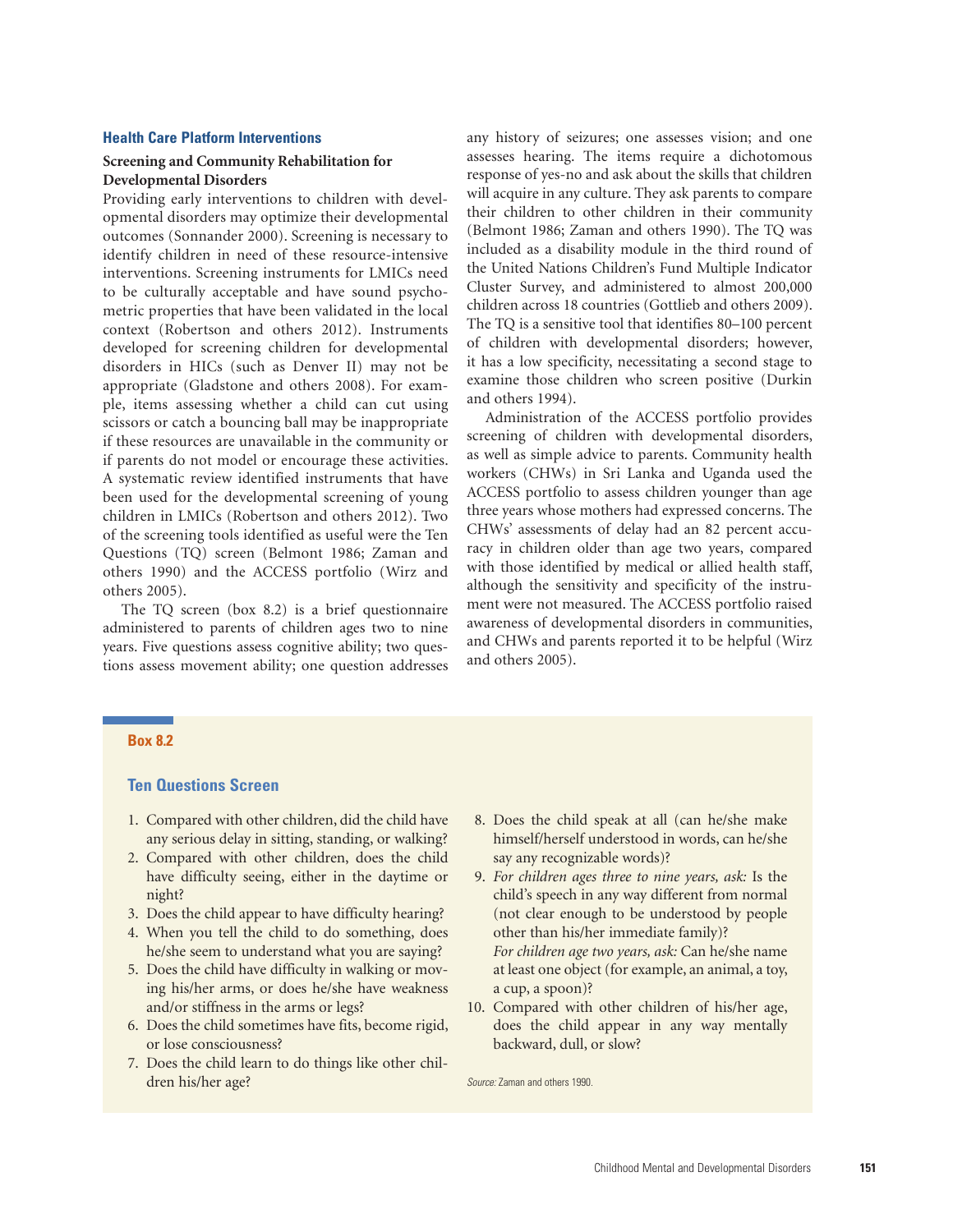Two significant issues arise following the identification of children with developmental disorders. The first involves the stigma associated with these diagnoses in some countries and cultures. The second is the limited evidence for the effectiveness of community-based rehabilitation for children with intellectual disabilities and autism in LMICs. These issues do not necessarily indicate that interventions are ineffective, but rather that further evaluation is required (Hastings, Robertson, and Yasamy 2012; Robertson and others 2012).

#### **Parenting Skills Training**

Parenting skills training aims to enhance or support the parental role through education and training, thereby improving emotional and behavioral outcomes for children. A meta-analysis identified four components of parenting skills training that were particularly effective. Increasing positive parent-child interactions, teaching parents how to communicate emotionally with their children, teaching parents the use of time out as a means of discipline, and supporting parents to consistently respond to their children's behaviors had the largest effects on reducing externalizing behaviors in children (Kaminski and others 2008).

Several systematic reviews have demonstrated the effectiveness of parenting skills training in reducing internalizing and externalizing problems in children (Furlong and others 2013; Kaminski and others 2008), as well as in reducing the risk of unintentional childhood injuries (Kendrick and others 2007) and improving the mental health of parents (Barlow and others 2014). Childhood disruptive and externalizing behaviors may persist into adolescence, affecting peers, schools, and communities (Fergusson, Horwood, and Lynskey 1994). Furthermore, although many externalizing behaviors diminish as individuals mature through adolescence, life course persistence of antisocial behaviors is more likely in those with childhood-onset conduct problems (Moffitt and others 2002). A meta-analysis of group-based parenting skills training for parents of children with conduct problems showed moderate effect sizes with a standardized mean difference in conduct problems of –0.53 (95 percent confidence interval  $[CI]: -0.72$  to  $-0.34$ ) as assessed by parents (Furlong and others 2013). Therefore, parenting skills interventions can reduce or prevent the onset of childhood mental disorders and subsequent adverse health and social outcomes.

The evidence for the effectiveness of parenting skills training comes from studies conducted in HICs (Furlong and others 2013). A systematic review of parenting interventions in LMICs reported that most studies examined educational or physical outcomes (Mejia, Calam, and Sanders 2012). However, eight studies examined interventions to prevent or reduce emotional and behavioral problems in children. The following outcomes were assessed:

- Infant attachment (Cooper and others 2009)
- Maternal understanding and attitude about child development (Jin and others 2007; Klein and Rye 2004; Rahman and others 2009)
- Mother-child interaction (Klein and Rye 2004; Wendland-Carro, Piccinini, and Millar 1999)
- Child abuse (Aracena and others 2009; Oveisi and others 2010)
- Reductions in child behavioral problems (Fayyad and others 2010).

The mean effect size of the parenting skills training across the eight studies was large (Cohen's  $d = 0.81$ ) (Mejia, Calam, and Sanders 2012); benefits persisted in the follow-up studies, which were as long as 18 months in a study in South Africa (Cooper and others 2009) and six years in a study in Ethiopia (Klein and Rye 2004). Thus, emerging evidence from available research suggests parenting skills training is a feasible and effective intervention in LMICs. The extensive research base available from HICs requires integration with knowledge acquired from studies conducted in LMICs for the development of culturally appropriate parenting skills training.

#### **Maternal Mental Health Interventions**

Poor maternal mental health is a risk factor for children's physical, cognitive, and socioemotional development (Deave and others 2008; Feldman and others 2009; Glasheen, Richardson, and Fabio 2010; Grace, Evindar, and Stewart 2003; Grigoriadis and others 2013; Grote and others 2010; Hamadani and others 2012; Wachs, Black, and Engle 2009; Wan and others 2007); the impact continues into adolescence and adulthood (Murray and others 2011; Pearson and others 2013). Interventions that target maternal mental health problems, especially in the perinatal period and early infancy, are important for child mental health and need to be incorporated into primary care.

Perinatal mental disorders can be divided into *common mental disorders* (including depression and anxiety disorders) and *severe mental disorders* (schizophrenia and bipolar disorder). Two meta-analyses have reported that the prevalence of common mental disorders in women in LMICs is between 15.6 percent during pregnancy and 19.8 percent postpartum (Fisher and others 2012; Parsons and others 2012). Maternal depression is the most prevalent condition—and has the largest public health impact (Rahman, Surkan, and others 2013).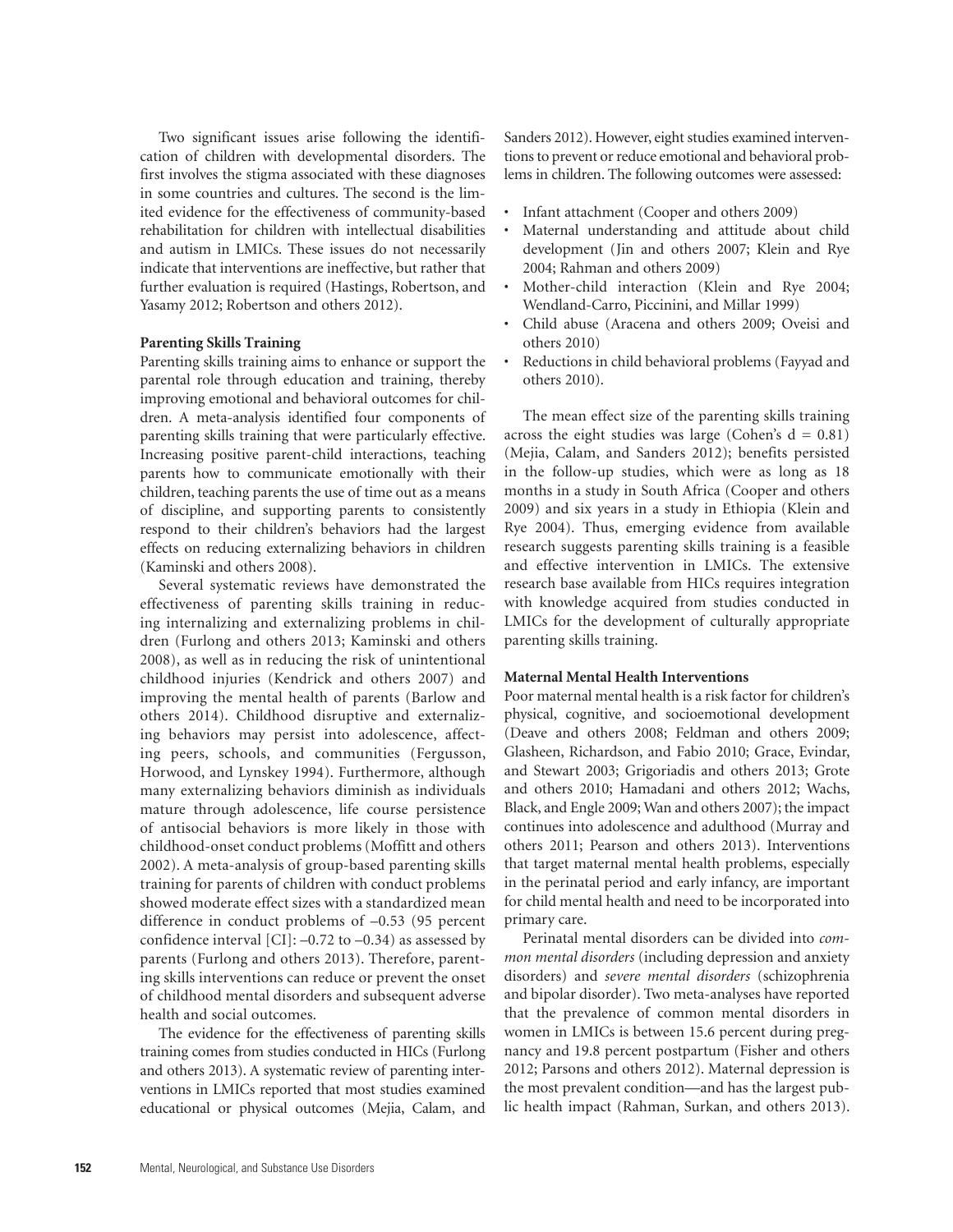A recent systematic review identified 16 longitudinal studies of adolescent mental and developmental health outcomes of children of mothers who had postnatal depression. Increased risk of cognitive delays in the children was the most consistent finding, with some studies also reporting that children of mothers with postnatal depression had increased risk of internalizing and externalizing symptoms and increased general psychopathology (Sanger and others 2015). Accordingly, treatment of maternal mental health problems can reduce suffering in the mother while potentially preventing mental and developmental disorders in the children.

Postnatal depression is the condition for which interventions are most amenable to integration into primary care and maternal and child health platforms (Rahman, Surkan, and others 2013). Such integration requires task-shifting strategies, supported by the development of training curricula and treatment packages that bundle skills that are logically grouped together for content, training, and operational use (Patel and others 2013).

These interventions also require a change in the approach of mental health specialists, as well as health policy and planning specialists—a shift of focus from a model that is specialist and center based to a model that is primary care and community based. Integrated treatment programs, in which health and social care providers are supported to manage common mental health problems, offer a chance to treat the whole person. This approach is more patient centered and is often more effective than one in which mental, physical, and reproductive health problems are addressed separately without effective communication among providers (Patel and others 2013).

Maternal and child health workers are well-positioned to adopt comprehensive approaches to care, which is particularly important for children because their psychosocial well-being is closely linked to the mental health of their parents and the quality of their family and school environments. Maternal and child health workers have knowledge of community resources and health, social, and education services, and they can better respond to the specific needs of local communities. In Pakistan, the Canadian "Learning through Play" program was adapted and taught through one-day workshops to women in the Lady Health Workers program, members of the local community who deliver preventive maternal and child health care. A cluster randomized trial demonstrated that an evidence-based program for maternal mental health and child development can be delivered through existing local health workers in an LMIC (Rahman, Surkan, and others 2013).

In Chile, a multicomponent intervention for postnatal depression was evaluated in a randomized control trial of 230 women. The intervention consisted of group education about illness and symptoms, problem-solving strategies for mothers, and structured pharmacotherapy when required, delivered through existing local primary care clinics. Compared with those who received treatment as usual, mothers with depression had significant improvements. This study demonstrates the efficacy and feasibility of delivering care to mothers with postnatal depression in an LMIC (Rojas and others 2007).

Participatory women's groups are also a viable model of intervention for postnatal depression. Improvements in maternal and infant health were achieved in a study of 19,030 births in rural India through monthly participatory groups facilitated by peers. The study involved the identification of maternal and neonatal health problems, identification of solutions, and implementation and evaluation of strategies in partnership with local health services (Tripathy and others 2010). This study demonstrates the feasibility and effectiveness of participatory women's groups in reducing postnatal depression in a very poorly resourced region of India.

Much of the research on psychological and psychosocial interventions for maternal depression has been conducted in HICs (Sockol, Epperson, and Barber 2011). Substantial evidence indicates that such interventions are effective in reducing depressive symptoms within the first year postpartum (relative risk  $= 0.70$ , 95 percent CI: 0.60 to 0.81) (Dennis and Hodnett 2007). Over the past decade, evidence of the effectiveness of interventions led by non-mental health specialists (for example, by nurses, health visitors, or midwives) has increased (Crockett and others 2008; Lumley and others 2006; MacArthur and others 2003; Morrell and others 2009; Roman and others 2009).

In LMICs, the public health importance of maternal mental health has led to increased research on interventions. A review and meta-analysis identified 13 trials that included 20,092 participants (Rahman, Fisher, and others 2013). In all these studies, the intervention was delivered by supervised, nonspecialist health and community workers; in many of the studies, the intervention was integrated into a primary care platform. Compared with routine care, the evidence suggests significant benefits for mothers and children from the interventions tested. The pooled effect size for maternal depression was 0.38 (95 percent CI: –0.56 to –0.21). Where assessed, the benefits to children included improved mother-infant interaction, better cognitive development, reduced diarrheal episodes, and increased rates of immunization.

#### **Cognitive Behavioral Therapy**

Cognitive behavioral therapy (CBT) is a psychological intervention used for the management of anxiety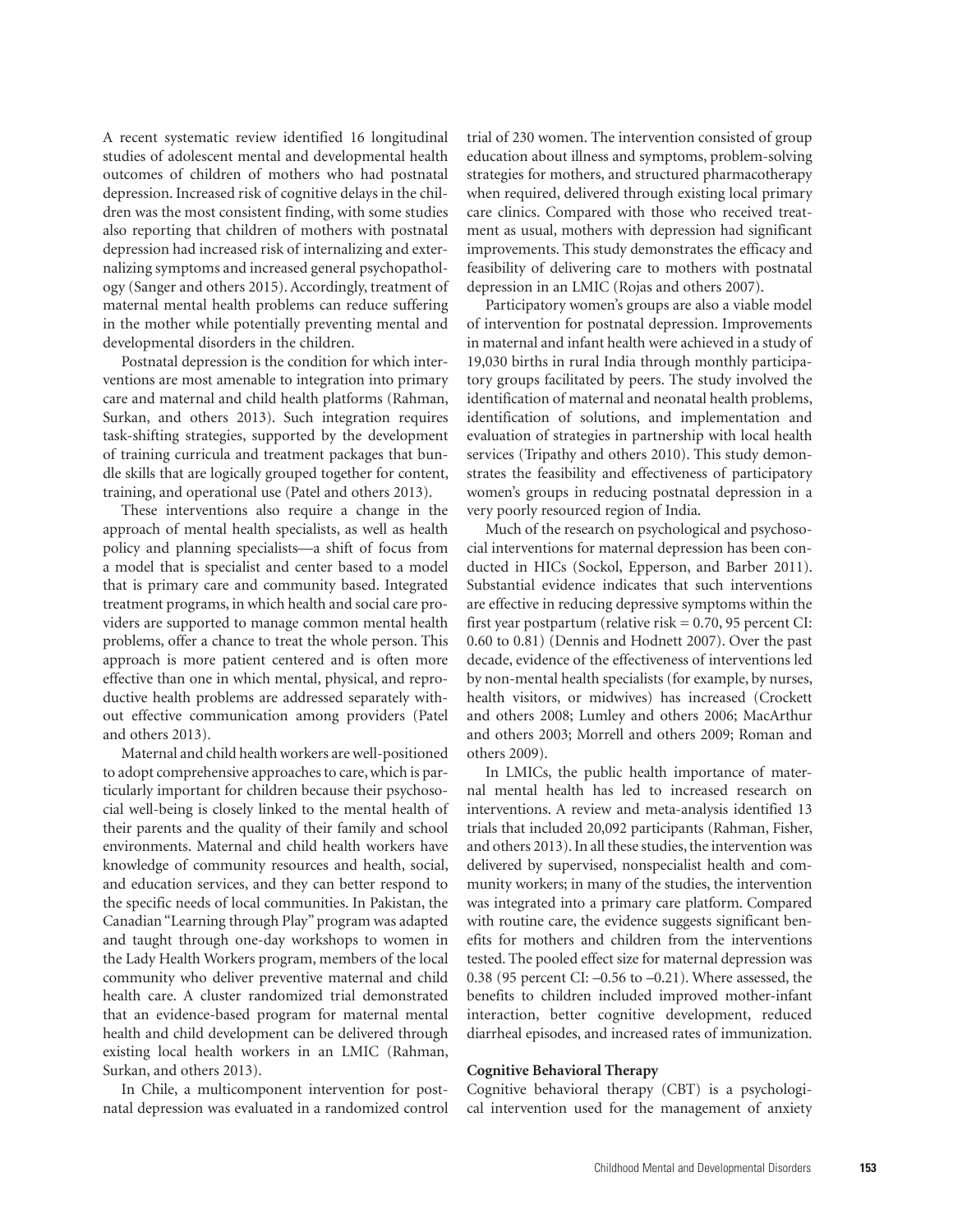disorders in children. The components of CBT for children consist of cognitive interventions and behavioral strategies. The cognitive interventions teach children to recognize their anxious feelings and the somatic experiences that accompany anxiety (for example, breathlessness and palpitations), identify the anxious thoughts that are associated with the anxious feelings, develop alternative thoughts (for example, positive self-talk) and other coping strategies, and evaluate the differences in their emotions after using the coping strategies. The behavioral interventions include relaxation training, modeling behaviors, and graded exposure to anxietyprovoking stimuli.

A meta-analysis of 41 studies examined the effectiveness of CBT compared with waitlist control, treatment as usual, and other interventions (James and others 2013). Compared with waitlist controls, CBT had a large effect on reducing anxiety diagnoses and symptoms, with a standarized mean difference of –0.98 (95 percent CI:  $-1.21$  to  $-0.74$ ). However, these studies were conducted in outpatient clinics in HICs; none of the included studies were from LMICs.

The evidence for the effectiveness of CBT in LMICs is very limited; two studies evaluate the effectiveness of this intervention. In Zambia, local lay counselors delivered trauma-focused CBT to the families of 58 children and adolescents between the ages of 5 and 18 years who had moderate to severe trauma symptoms. The intervention was provided to the families of the children and achieved significant reductions in the severity of trauma symptoms, as well as the feelings of shame. Although there was no control group, this study demonstrates the potential feasibility of delivering trauma-focused CBT in LMICs (Murray, Dorsey, and others 2013; Murray, Familiar, and others 2013).

In a study in Brazil, clinical psychologists delivered 14 sessions of group-based CBT, with two concurrent parental sessions, to 28 children ages 10–13 years who were suffering from anxiety disorders. Twenty children (71 percent) completed the treatment; there was a reduction in symptoms, with a moderate to large effect size (Cohen's d between 0.59 and 2.06), depending on the outcome measure used (De Souza and others 2013). These studies provide preliminary evidence of the feasibility of CBT-based interventions for anxiety disorders in LMICs; however, further research is needed.

#### **Medications for ADHD**

Pharmacotherapy has the strongest evidence for reducing behavioral problems and improving the attention and educational performance of children with ADHD (Benner-Davis and Heaton 2007; Greenhill and others 2002; Prasad and others 2013). The dispensing of stimulant medications is increasing in HICs (Hollingworth and others 2011; McCarthy and others 2012), but no studies have examined whether these trends exist in LMICs. The wide recognition in HICs of the problems of stimulant medication diversion and misuse has resulted in recommendations for increased monitoring and regulations (Kaye and Darke 2012). Therefore, although stimulant medications are very effective treatments for ADHD, the potential difficulties with obtaining comprehensive assessments of the children to ensure accurate diagnosis and the high likelihood of diversion and misuse in the absence of regulatory systems limit the feasibility of the widespread use of stimulant medications in LMICs.

#### **Specialist Health Care**

**Medications for Conduct Disorder.** Parenting interventions are the best treatments for younger children with disruptive behavioral disorders, such as oppositional defiant disorder and conduct disorder. However, the use of pharmacotherapy can assist in the treatment of adolescents with conduct disorder. Recent evidence has suggested that the use of pharmacologic agents—in particular, second-generation antipsychotics—is increasing (Pringsheim and Gorman 2012) in children and adolescents with conduct disorder.

Although the use of such agents is increasing, the evidence base is not necessarily strong. Reasonably strong evidence supports the use, particularly in the short term, of second-generation antipsychotics, especially risperidone, in young people with borderline intelligence quotients (IQs) (Duhig, Saha, and Scott 2013). However, the evidence in young people with a normal IQ is not strong. Other agents have also been evaluated in such children, including stimulants and lithium (Ipser and Stein 2007). Psychopharmacological therapy in young people with conduct disorder needs to be carefully monitored and only introduced within the setting of specialist care (Ipser and Stein 2007). Its routine use, particularly in LMICs, is not recommended.

**Psychosocial Treatments for Conduct Disorder.**  Psychosocial treatments have been evaluated for children and adolescents with conduct disorder and other disruptive behaviors, including cognitive behavioral intervention (CBI), problem-solving skills therapy (PSST), and multisystem therapy.

• *Cognitive behavioral intervention*. The goal of CBI is to train children in altering their dysfunctional (aggressive) cognitive processes. Generally, such interventions have been found to be effective in children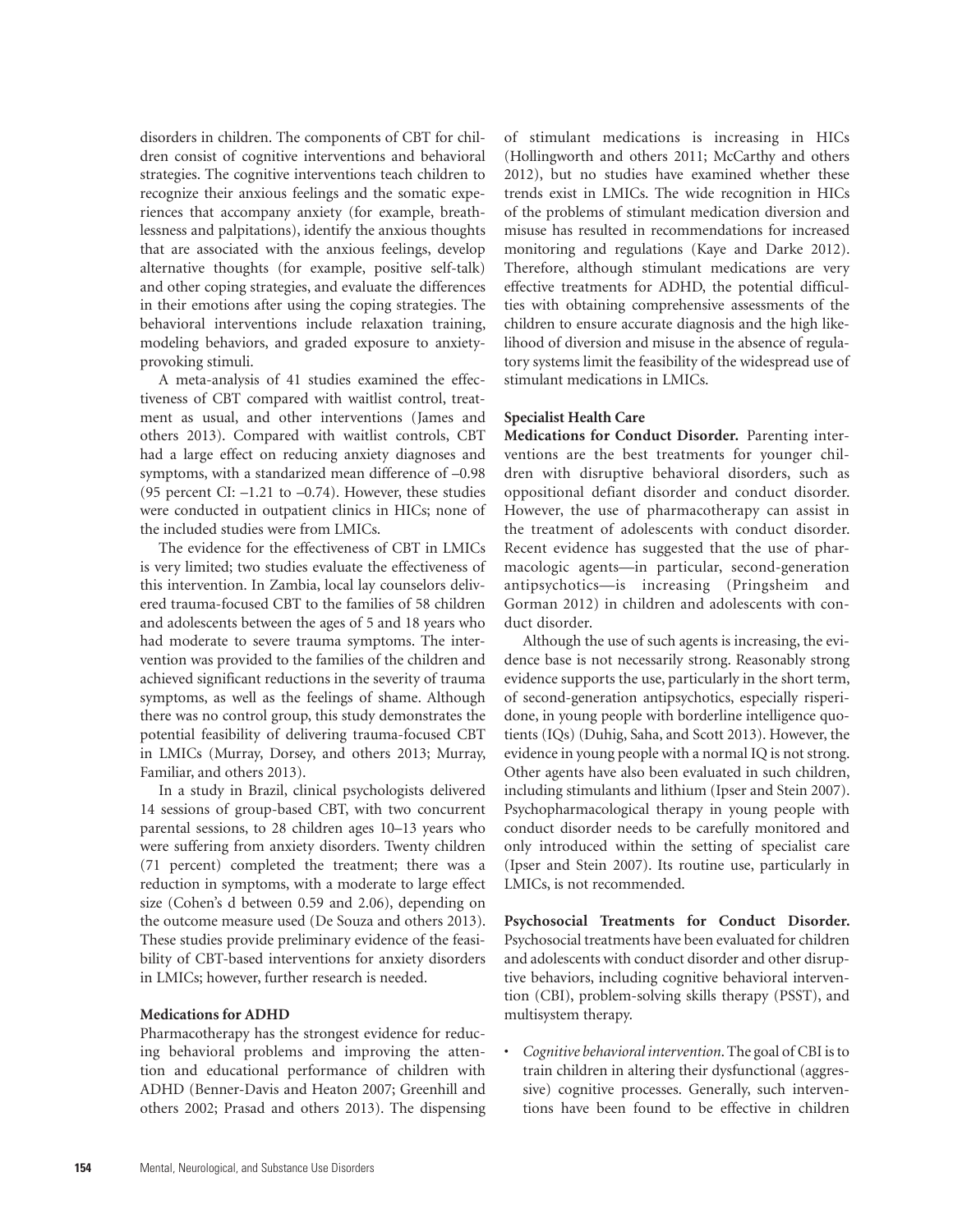with disruptive behaviors, with effect sizes observed of approximately 0.67 (Sukhodolsky, Kassinove, and Gorman 2004). A meta-analysis of CBI and parenting interventions and CBI for the treatment of youth with antisocial behavior problems (a common sequalae of conduct disorder) found that the effect size was 0.47 for parenting interventions and 0.35 for CBI (McCart and others 2006). This review concluded that parent training appeared to have greater impacts on younger children and CBI was more effective for adolescents.

- *Problem-solving skills therapy*. PSST is an individual-based intervention for children and adolescents that focuses on changing the way children interact with the significant others in their lives. The existing evaluations of this type of therapy were conducted in the 1990s (Kazdin, Siegel, and Bass 1992). These studies have shown the therapy to be largely efficacious and incrementally supportive of the therapeutic effects of parent training (Handwerk and others 2012). PSST has also been found to be effective as an adjunctive treatment for conduct disorder. The evidence suggests that PSST can complement parenting interventions and increase the effectiveness of parenting interventionsincrementally (Handwerk and others 2012). The evidence for adapting PSST to various cultures is limited, and further research is required before this intervention can be recommended in LMICs.
- *Multisystem therapy*. Multisystem therapy is a comprehensive intervention targeting adolescents with disruptive behaviors. It is a highly intensive therapy based on the use of different types of therapies deemed appropriate by individual therapists. The existing evaluations of this therapy, including meta-analyses, have demonstrated its efficacy, particularly in adolescents with more serious delinquency tendencies (Curtis, Ronan, and Borduin 2004). However, the therapy's highly intensive nature may render it unsuitable as an intervention in LMICs.

Handwerk and others (2012) provide an excellent summary of the literature on interventions targeting conduct disorders. The overall recommendations include parent training, particularly for parents of younger children, with the choice of intervention format largely a matter of personal and health system preference. The evidence base for CBI is not as extensive as that for parenting interventions; the effect sizes appear to be small to modest. Notably, the augmentation of parenting interventions with CBI appears to be particularly promising. Furthermore, CBI interventions seem to have more efficacy in adolescents.

## COST-EFFECTIVENESS ANALYSES

The evidence base for the cost-effectiveness of interventions targeting children and adolescents is considerably more modest than that for adults. In a systematic review of the literature that included studies published up to 2009, Kilian and others (2010) found 19 studies of the cost-effectiveness of psychiatric interventions targeting children and adolescents. Few studies use a cost-utility analysis framework, whereby outcomes are expressed as generic indices combining mortality and morbidity; a common example of such an outcome is quality-adjusted life years (QALYs). The advantage of cost-utility analysis is that value-for-money judgments can be made, since thresholds of good value can be specified for QALYs in different health care settings (Drummond and others 2005). Moreover, interventions can be compared within and across different disorder categories.

Studies of pharmacological interventions for ADHD have largely found such interventions to be cost-effective (King and others 2006), with existing studies finding that such interventions fall below commonly accepted thresholds of value for money in HICs (such as £30,000/QALY<sup>1</sup>). Studies that have evaluated uncertainty around the point estimates have found such conclusions to be robust (Donnelly and others 2004). Evaluations of behavioral interventions find such interventions to be cost-effective; for example, Dretzke and others (2005) find that parenting interventions for conduct disorder are cost-effective. However, sensitivity testing around this estimate shows that the results could change dramatically depending on model assumptions. Mihalopoulos and others (2007) find that modest improvements in the symptoms of conduct disorder can be associated with considerable cost-savings that outweigh the cost of implementing the parenting intervention in an Australian setting. No identified studies have evaluated the cost-effectiveness of interventions in LMICs.

In conclusion, the evidence base of the cost-effectiveness of interventions targeting children and adolescents with mental disorders is still in its infancy. The reasons for this include the limitations of the use of generic outcome indexes, such as QALYs, in children with mental disorders, as well as the difficulties in assessing costs. Future research to fill this evidence gap is urgently needed.

## **CONCLUSIONS**

Childhood mental and developmental disorders globally account for a significant health and societal burden. The evidence base for interventions to prevent and treat mental and developmental disorders in LMICs is limited.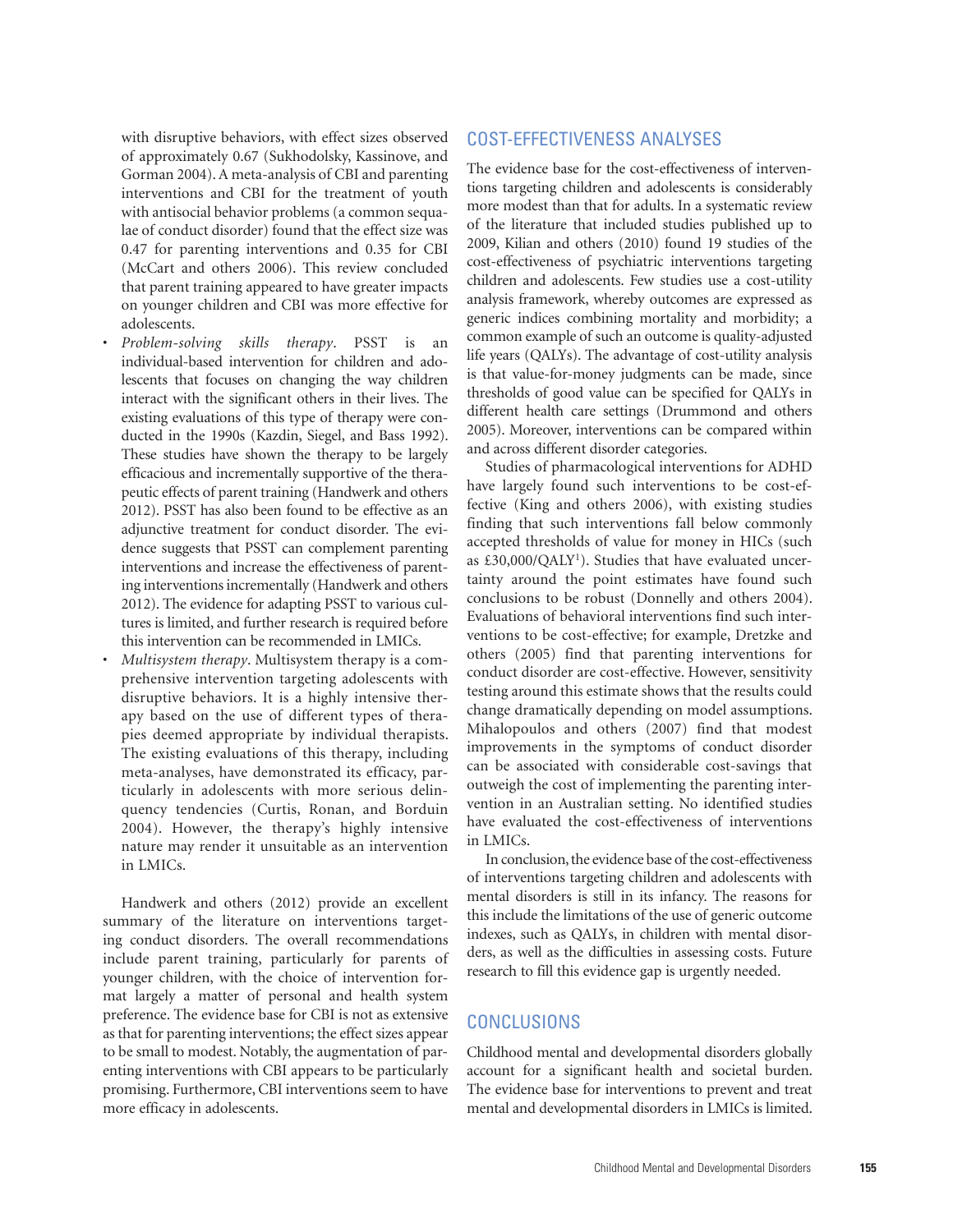| <b>Intervention</b>                                                                                            | <b>Childhood disorders/problems</b>                                                            | <b>Supporting evidence in LMICs</b>                                                                                                                                   |
|----------------------------------------------------------------------------------------------------------------|------------------------------------------------------------------------------------------------|-----------------------------------------------------------------------------------------------------------------------------------------------------------------------|
| Perinatal interventions, for example,<br>screening for congenital hypothyroidism                               | Intellectual disability                                                                        | Existing screening is in more than 30 coun-<br>tries, including LMICs.                                                                                                |
| Population-based interventions targeting<br>maternal alcohol use                                               | Intellectual disability and other delays<br>associated with fetal alcohol spectrum<br>disorder | One case control study demonstrates<br>effectiveness and feasibility (Chersich and<br>others 2012).                                                                   |
| Psychosocial stimulation of infants<br>and young children                                                      | Developmental delays in infants<br>younger than 3 years                                        | RCTs demonstrate excellent effectiveness<br>and feasibility.                                                                                                          |
| School-based life skills training to build<br>social and emotional competencies in<br>children and adolescents | Behavioral problems in pre-school<br>children (ages 3 to 6 years)                              | One RCT in Jamaica shows effectiveness and<br>feasibility.                                                                                                            |
| Screening with TQ or the ACCESS portfolio                                                                      | Developmental disorders in children<br>and adolescents                                         | Feasibility demonstrated may be useful in<br>assessing the needs of a community.                                                                                      |
| Parenting skills training                                                                                      | Emotional and behavioral problems;<br>developmental disorders                                  | Meta-analysis of multiple studies<br>demonstrates effectiveness and feasibility for<br>reducing emotional and behavioral problems<br>with a large effect size (0.81). |
| Maternal mental health interventions                                                                           | Emotional and behavioral problems<br>and developmental delays in children                      | Meta-analysis of multiple studies<br>demonstrates effectiveness and feasibility<br>with a moderate effect size (0.38).                                                |
| Cognitive and behavioral therapy                                                                               | Anxiety, post-traumatic stress disorder                                                        | Evidence is limited to two small RCTs.                                                                                                                                |

#### **Table 8.3** Summary of Recommendations for Interventions for Childhood Mental and Developmental Disorders

*Note:* LMICs = low- and middle-income countries; RCT = randomized control trial; TO = Ten Questions screen.

Future implementation of programs to address childhood mental and developmental disorders in LMICs should be evaluated. Other evidence-based key recommendations for interventions are summarized in table 8.3.

As the evidence presented in this chapter indicates, key interventions that have the potential to reduce mental and developmental disorders in childhood are parenting skills training that includes psychosocial stimulation, teacher training with "The Incredible Years" program, and maternal mental health interventions. The evidence suggests that these can be feasibly delivered in LMICs, and that they have a strong efficacy in HICs. CBT for anxiety disorders has a strong evidence base in HICs, but much more work is needed to demonstrate the feasible delivery of this intervention in LMICs. Pharmacotherapy requires specialist care and assessment that limits use in LMICs.

The screening of children for developmental disorders is possible in LMICs; however, the evidence for intervening once autism or intellectual disability has been identified is limited. Similarly, child protection and reduction of bullying in schools are important preventive strategies for childhood mental disorders. The systems required for child protection are complex and require collaboration across sectors and significant government investment. Further research on interventions to protect children is urgently required in LMICs. Reducing bullying in schools may prevent mental disorders in childhood and later in life; however, there are no data to show effective programs in LMICs.

The widespread implementation and evaluation of parenting skills training, including psychosocial stimulation and maternal mental health interventions, is recommended in all countries to achieve a meaningful reduction in the global prevalence and burden of childhood mental and developmental disorders.

## **NOTES**

World Bank Income Classifications as of July 2014 are as follows, based on estimates of gross national income (GNI) per capita for 2014:

- Low-income countries  $(LICs) = US$1,045$  or less
	- Middle-income countries (MICs) are subdivided:
	- a) lower-middle-income = US\$1,046 to US\$4,125
	- b) upper-middle-income = US\$4,126 to US\$12,745
- High-income countries  $(HICs) = US$12,746$  or more.
- 1. This is a standard cutoff for cost-effectiveness used in the United Kingdom, comparable to the US\$50,000 threshold commonly used.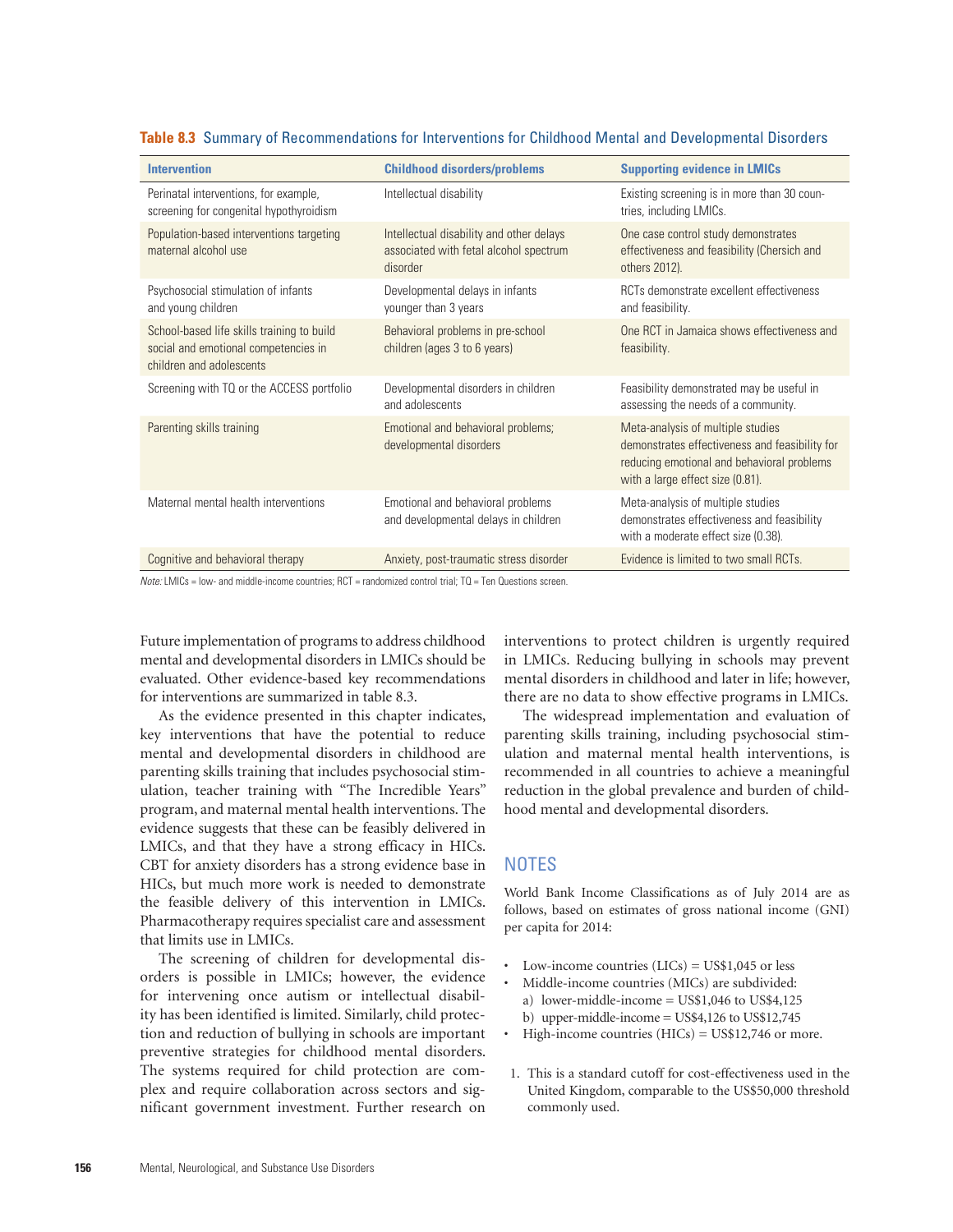## **REFERENCES**

- APA (American Psychiatric Association). 2013. *Diagnostic and Statistical Manual of Mental Disorders*. 5th ed. Arlington, VA: American Psychiatric Publishing.
- Aracena, M., M. Krause, C. Perez, M. J. Mendez, L. Salvatierra, and others. 2009. "A Cost-Effectiveness Evaluation of a Home Visit Program for Adolescent Mothers." *Journal of Health Psychology* 14: 878–87.
- Bakare, M. O. 2012. "Attention Deficit Hyperactivity Symptoms and Disorder (ADHD) among African Children: A Review of Epidemiology and Co-Morbidities." *African Journal of Psychiatry [Le Journal Africain de Psychiatrie]* 15: 358–61.
- Baker-Henningham, H., S. Scott, K. Jones, and S. Walker. 2012. "Reducing Child Conduct Problems and Promoting Social Skills in a Middle-Income Country: Cluster Randomised Controlled Trial." *British Journal of Psychiatry* 201: 101–8.
- Barlow, J., N. Smailagic, N. Huband, V. Roloff, and C. Bennett. 2014. "Group-Based Parent Training Programmes for Improving Parental Psychosocial Health." *Cochrane Database of Systematic Reviews* 5: CD002020.
- Bauermeister, J. J., C. Y. So, P. S. Jensen, O. Krispin, A. S. El Din, and others. 2006. "Development of Adaptable and Flexible Treatment Manuals for Externalizing and Internalizing Disorders in Children and Adolescents." *Revista Brasileira de Psiquiatria* 28: 67–71.
- Beesdo, K., S. Knappe, and D. S. Pine. 2009. "Anxiety and Anxiety Disorders in Children and Adolescents: Developmental Issues and Implications for DSM-V." *Psychiatric Clinics of North America* 32: 483–524.
- Belfer, M. L., and S. Saxena. 2006a. "The Treatment of Child and Adolescent Mental Health Problems in Primary Care: A Systematic Review." *Family Practice* 18: 373–82.
- ———. 2006b. "WHO Child Atlas Project." *The Lancet* 367: 551–52.
- Belmont, L. 1986. "Screening for Severe Mental Retardation in Developing Countries: The International Pilot Study of Severe Childhood Disability." In *Science and Technology in Mental Retardation*, edited by J. Berg, 389–95. London: Methuen.
- Benjet, C., G. Borges, and M. E. Medina-Mora. 2010. "Chronic Childhood Adversity and Onset of Psychopathology during Three Life Stages: Childhood, Adolescence and Adulthood." *Journal of Psychiatric Research* 44: 732–40.
- Benner-Davis, S., and P. C. Heaton. 2007. "Attention Deficit and Hyperactivity Disorder: Controversies of Diagnosis and Safety of Pharmacological and Nonpharmacological Treatment." *Current Drug Safety* 2: 33–42.
- Chersich, M. F., M. Urban, L. Olivier, L. A. Davies, C. Chetty, and others. 2012. "Universal Prevention Is Associated with Lower Prevalence of Fetal Alcohol Spectrum Disorders in Northern Cape, South Africa: A Multicentre Before-After Study." *Alcohol and Alcoholism* 47: 67–74.
- Cooper, P. J., M. Tomlinson, L. Swartz, M. Landman, C. Molteno, and others. 2009. "Improving Quality of Mother-Infant Relationship and Infant Attachment in Socioeconomically

Deprived Community in South Africa: Randomised Controlled Trial." *British Medical Journal* 338: b974.

- Copeland, W. E., D. Wolke, A. Angold, and E. J. Costello. 2013. "Adult Psychiatric Outcomes of Bullying and Being Bullied by Peers in Childhood and Adolescence." *Journal of the American Medical Association* 70: 419–26.
- Crockett, K., C. Zlotnick, M. Davis, N. Payne, and R. Washington. 2008. "A Depression Preventive Intervention for Rural Low-Income African-American Pregnant Women at Risk for Postpartum Depression." *Archives of Women's Mental Health* 11: 319–25.
- Curtis, N. M., K. R. Ronan, and C. M. Borduin. 2004. "Multisystemic Treatment: A Meta-Analysis of Outcome Studies." *Journal of Family Psychology* 18: 411–19.
- De Souza, M. A., G. A. Salum, R. B. Jarros, L. Isolan, R. Davis, and others. 2013. "Cognitive-Behavioral Group Therapy for Youths with Anxiety Disorders in the Community: Effectiveness in Low and Middle Income Countries." *Behavioural and Cognitive Psychotherapy* 41: 255–64.
- Deave, T., J. Heron, J. Evans, and A. Emond. 2008. "The Impact of Maternal Depression in Pregnancy on Early Child Development." *An International Journal of Obstetrics and Gynaecology* 115: 1043–51.
- Dennis, C. L., and E. Hodnett. 2007. "Psychosocial and Psychological Interventions for Treating Postpartum Depression." *Cochrane Database of Systematic Reviews* 4: CD006116.
- Donnelly, M., M. M. Haby, R. Carter, G. Andrews, and T. Vos. 2004. "Cost-Effectiveness of Dexamphetamine and Methylphenidate for the Treatment of Childhood Attention Deficit Hyperactivity Disorder." *Australian and New Zealand Journal of Psychiatry* 38: 592–601.
- Dretzke, J., E. Frew, C. Davenport, J. Barlow, S. Stewart-Brown, and others. 2005. "The Effectiveness and Cost-Effectiveness of Parent Training/Education Programmes for the Treatment of Conduct Disorder, Including Oppositional Defiant Disorder, in Children." *Health Technology Assessment* 9: iii, ix–x, 1–233.
- Drummond, M., M. Sculpher, G. Torrance, B. O'Brien, and G. Stoddart. 2005. *Methods for the Economic Evaluation of Health Care Programmes*. 3rd ed. Oxford: Oxford University Press.
- Dua, T., C. Barbui, N. Clark, A. Fleischmann, V. Poznyak, and others. 2011. "Evidence-Based Guidelines for Mental, Neurological, and Substance Use Disorders in Low- and Middle-Income Countries: Summary of WHO Recommendations." *PLoS Medicine* 8: e1001122.
- Duhig, M. J., S. Saha, and J. G. Scott. 2013. "Efficacy of Risperidone in Children with Disruptive Behavioural Disorders." *Journal of Paediatrics and Child Health* 49: 19–26.
- Durkin, M. S., L. L. Davidson, P. Desai, Z. M. Hasan, N. Khan, and others. 1994. "Validity of the Ten Questions Screened for Childhood Disability: Results from Population-Based Studies in Bangladesh, Jamaica, and Pakistan." *Epidemiology* 5: 283–89.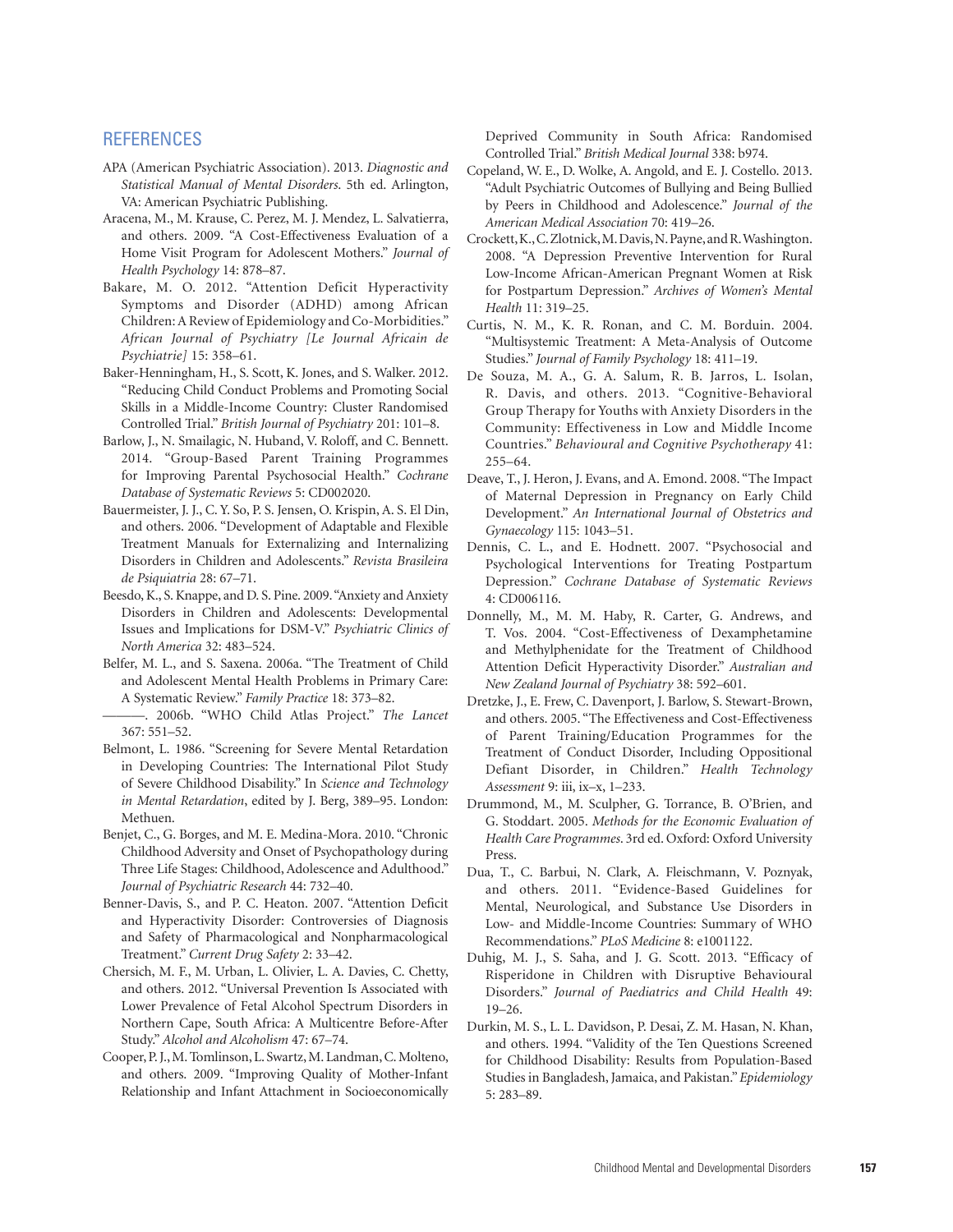- Eapen, V., P. Graham, and S. Srinath. 2012. *Where There Is No Child Psychiatrist: A Mental Healthcare Manual.* London: Royal College of Psychiatrists.
- Eickmann, S. H., A. C. Lima, M. Q. Guerra, M. C. Lima, P. I. Lira, and others. 2003. "Improved Cognitive and Motor Development in a Community-Based Intervention of Psychosocial Stimulation in Northeast Brazil." *Developmental Medicine and Child Neurology* 45: 536–41.
- Erskine, H. E., T. E. Moffitt, W. E. Copeland, E. J. Costello, A. J. Ferrari, and others. 2015. "A Heavy Burden on Young Minds: The Global Burden of Mental and Substance Use Disorders in Children and Youth." *Psychological Medicine* 45: 1551–63.
- Fayyad, J. A., L. Farah, Y. Cassir, M. M. Salamoun, and E. G. Karam. 2010. "Dissemination of an Evidence-Based Intervention to Parents of Children with Behavioral Problems in a Developing Country." *European Child and Adolescent Psychiatry* 19: 629–36.
- Feldman, R., A. Granat, C. Pariente, H. Kanety, J. Kuint, and others. 2009. "Maternal Depression and Anxiety across the Postpartum Year and Infant Social Engagement, Fear Regulation, and Stress Reactivity." *Journal of the American Academy of Child and Adolescent Psychiatry* 48: 919–27.
- Fergusson, D. M., L. J. Horwood, and M. T. Lynskey. 1993. "The Effects of Conduct Disorder and Attention Deficit in Middle Childhood on Offending and Scholastic Ability at Age 13." Journal of Child Psychology and Psychiatry and Allied *Disciplines* 34: 899–916.
- ———. 1994. "The Childhoods of Multiple Problem Adolescents: A 15-Year Longitudinal Study." *Journal of Child Psychology and Psychiatry and Allied Disciplines* 35: 1123–40.
- Fisher, J., M. Cabral de Mello, V. Patel, A. Rahman, T. Tran, and others. 2012. "Prevalence and Determinants of Common Perinatal Mental Disorders in Women in Low- and Lower-Middle-Income Countries: A Systematic Review." *Bulletin of the World Health Organization* 90: 139G–149G.
- Fluke, J. D., P. S. Goldman, J. Shriberg, S. D. Hillis, K. Yun, and others. 2012. "Systems, Strategies, and Interventions for Sustainable Long-Term Care and Protection of Children with a History of Living Outside of Family Care." *Child Abuse and Neglect* 36: 722–31.
- Furlong, M., S. McGilloway, T. Bywater, J. Hutchings, S. M. Smith, and others. 2013. "Cochrane Review: Behavioural and Cognitive-Behavioural Group-Based Parenting Programmes for Early-Onset Conduct Problems in Children Aged 3 to 12 Years (Review)." *Evidence-Based Child Health* 8: 318–692.
- Gertler, P., J. Heckman, R. Pinto, A. Zanolini, C. Vermeersch, and others. 2014. "Labor Market Returns to an Early Childhood Stimulation Intervention in Jamaica." *Science* 344: 998–1001.
- Gladstone, M. J., G. A. Lancaster, A. P. Jones, K. Maleta, E. Mtitimila, and others. 2008. "Can Western Developmental Screening Tools Be Modified for Use in a Rural Malawian Setting?" *Archives of Disease in Childhood* 93: 23–29.
- Glasheen, C., G. A. Richardson, and A. Fabio. 2010. "A Systematic Review of the Effects of Postnatal Maternal Anxiety on Children." *Archives of Women's Mental Health* 13: 61–74.
- Gottlieb, C. A., M. J. Maenner, C. Cappa, and M. S. Durkin. 2009. "Child Disability Screening, Nutrition, and Early Learning in 18 Countries with Low and Middle Incomes: Data from the Third Round of UNICEF's Multiple Indicator Cluster Survey (2005–06)." *The Lancet* 374: 1831–39.
- Grace, S. L., A. Evindar, and D. E. Stewart. 2003. "The Effect of Postpartum Depression on Child Cognitive Development and Behavior: A Review and Critical Analysis of the Literature." *Archives of Women's Mental Health* 6: 263–74.
- Greenhill, L. L., S. Pliszka, M. K. Dulcan, W. Bernet, V. Arnold, and others. 2002. "Practice Parameter for the Use of Stimulant Medications in the Treatment of Children, Adolescents, and Adults." *Journal of the American Academy of Child and Adolescent Psychiatry* 41: 26S–49S.
- Grigoriadis, S., E. H. VonderPorten, L. Mamisashvili, G. Tomlinson, C. L. Dennis, and others. 2013. "The Impact of Maternal Depression during Pregnancy on Perinatal Outcomes: A Systematic Review and Meta-Analysis." *Journal of Clinical Psychiatry* 74: e321–41.
- Grote, N. K., J. A. Bridge, A. R. Gavin, J. L. Melville, S. Iyengar, and others. 2010. "A Meta-Analysis of Depression during Pregnancy and the Risk of Preterm Birth, Low Birth Weight, and Intrauterine Growth Restriction." *Archives of General Psychiatry* 67: 1012–24.
- Hamadani, J. D., F. Tofail, A. Hilaly, F. Mehrin, S. Shiraji, and others. 2012. "Association of Postpartum Maternal Morbidities with Children's Mental, Psychomotor and Language Development in Rural Bangladesh." *Journal of Health, Population and Nutrition* 30: 193–204.
- Handwerk, M., C. Field, A. Dahl, and J. Malmberg. 2012. "Conduct, Oppositional Defiant, and Disruptive Behaviour Disorders." In *Handbook of Evidence-Based Practice in Clinical Psychology: Volume One Child and Adolescent Disorders*, edited by P. Sturmey and M. Hersen, 267–302. Hoboken, NJ: John Wiley and Sons.
- Hastings, R. P., J. Robertson, and M. T. Yasamy. 2012. "Interventions for Children with Pervasive Developmental Disorders in Low- and Middle-Income Countries." *Journal of Applied Research in Intellectual Disabilities* 25: 119–34.
- Hollingworth, S. A., L. M. Nissen, S. S. Stathis, D. J. Siskind, J. M. Varghese, and others. 2011. "Australian National Trends in Stimulant Dispensing: 2002–2009." *Australian and New Zealand Journal of Psychiatry* 45: 332–36.
- Ipser, J., and D. J. Stein. 2007. "Systematic Review of Pharmacotherapy of Disruptive Behavior Disorders in Children and Adolescents." *Psychopharmacology* 191: 127–40.
- James, A. C., G. James, F. A. Cowdrey, A. Soler, and A. Choke. 2013. "Cognitive Behavioural Therapy for Anxiety Disorders in Children and Adolescents." *Cochrane Database of Systematic Reviews* 6: CD004690.
- Jin, X., Y. Sun, F. Jiang, J. Ma, C. Morgan, and others. 2007. "'Care for Development' Intervention in Rural China: A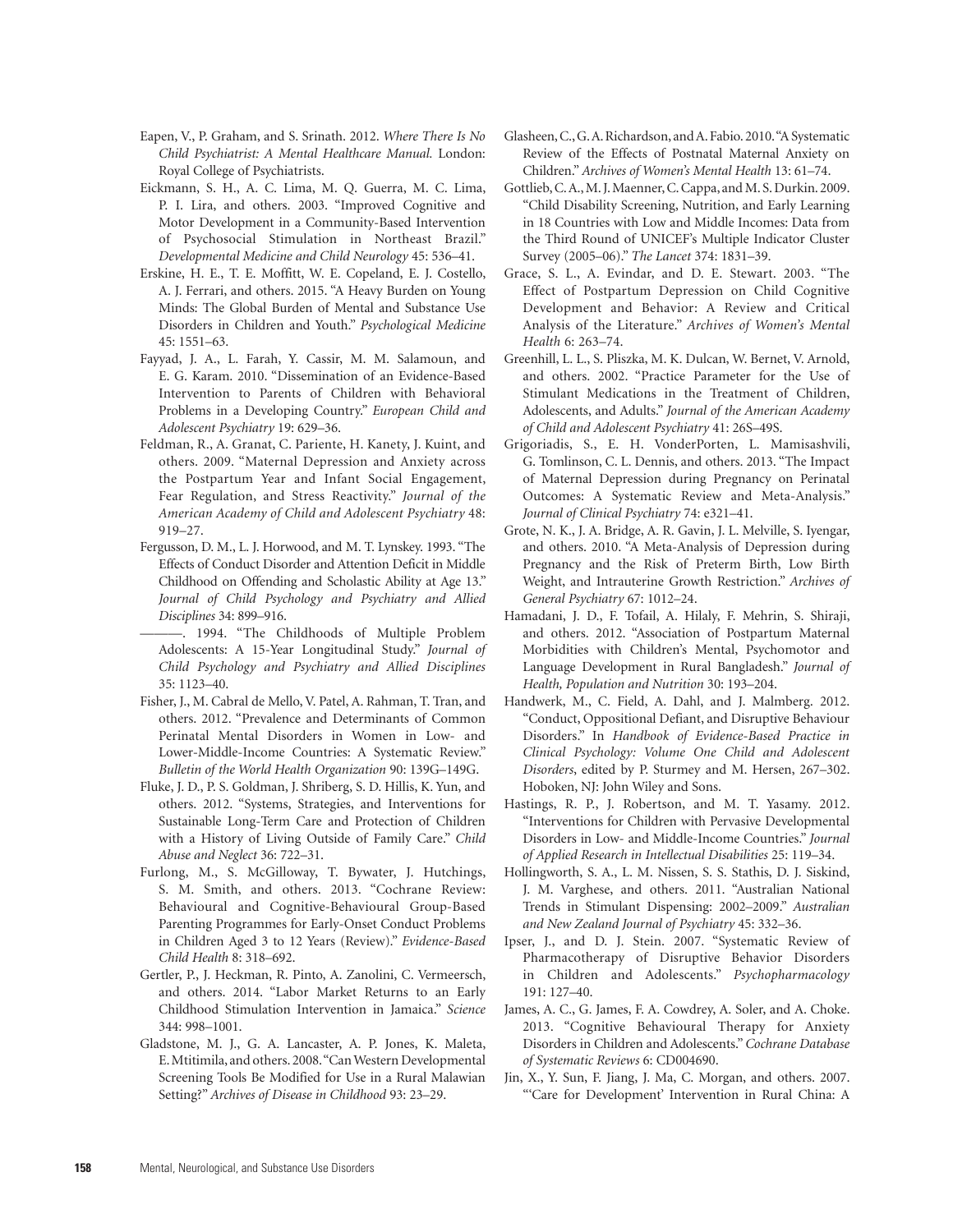Prospective Follow-Up Study." *Journal of Developmental and Behavioral Pediatrics* 28: 213–18.

- Jordans, M. J., W. A. Tol, I. H. Komproe, D. Susanty, A. Vallipuram, and others. 2010. "Development of a Multi-Layered Psychosocial Care System for Children in Areas of Political Violence." *International Journal of Mental Health Systems* 4: 15.
- Kaminski, J. W., L. A. Valle, J. H. Filene, and C. L. Boyle. 2008. "A Meta-Analytic Review of Components Associated with Parent Training Program Effectiveness." *Journal of Abnormal Child Psychology* 36: 567–89.
- Kaye, S., and S. Darke. 2012. "The Diversion and Misuse of Pharmaceutical Stimulants: What Do We Know and Why Should We Care?" *Addiction* 107: 467–77.
- Kazdin, A. E., T. C. Siegel, and D. Bass. 1992. "Cognitive Problem-Solving Skills Training and Parent Management Training in the Treatment of Antisocial Behavior in Children." *Journal of Consulting and Clinical Psychology* 60: 733–47.
- Kendrick, D., J. Barlow, A. Hampshire, L. Polnay, and S. Stewart-Brown. 2007. "Parenting Interventions for the Prevention of Unintentional Injuries in Childhood." *Cochrane Database of Systematic Reviews* 3: CD006020.
- Kessler, R. C., G. P. Amminger, S. Aguilar-Gaxiola, J. Alonso, S. Lee, and others. 2007. "Age of Onset of Mental Disorders: A Review of Recent Literature." *Current Opinion in Psychiatry* 20: 359–64.
- Kieling, C., H. Baker-Henningham, M. Belfer, G. Conti, I. Ertem, and others. 2011. "Child and Adolescent Mental Health Worldwide: Evidence for Action." *The Lancet* 378: 1515–25.
- Kilian, R., C. Losert, A.-L. Park, D. McDaid, and M. Knapp. 2010. "Cost-Effectiveness Analysis in Child and Adolescent Mental Health Problems: An Updated Review of the Literature." *International Journal of Mental Health Promotion* 12: 45–57.
- King, S., S. Griffin, Z. Hodges, H. Weatherly, C. Asseburg, and others. 2006. "A Systematic Review and Economic Model of the Effectiveness and Cost-Effectiveness of Methylphenidate, Dexamfetamine and Atomoxetine for the Treatment of Attention Deficit Hyperactivity Disorder in Children and Adolescents." *Health Technology Assessment* 10: 1–162.
- Klein, P. S., and H. Rye. 2004. "Interaction-Oriented Early Intervention in Ethiopia: The MISC Approach." *Infants and Young Children* 17: 350–54.
- Krug, E. G., J. A. Mercy, L. L. Dahlberg, and A. B. Zwi. 2002. "The World Report on Violence and Health." *The Lancet* 360: 1083–88.
- Lancet Global Mental Health Group, D. Chisholm, A. J. Flisher, C. Lund, V. Patel, and others. 2007. "Scale Up Services for Mental Disorders: A Call for Action." *The Lancet* 370: 1241–52.
- Lumley, J., L. Watson, R. Small, S. Brown, C. Mitchell, and others. 2006. "PRISM (Program of Resources, Information and Support for Mothers): A Community-Randomised Trial to Reduce Depression and Improve Women's Physical

Health Six Months after Birth [ISRCTN03464021]." *BMC Public Health* 6: 37.

- MacArthur, C., H. R. Winter, D. E. Bick, R. J. Lilford, R. J. Lancashire, and others. 2003. "Redesigning Postnatal Care: A Randomised Controlled Trial of Protocol-Based Midwifery-Led Care Focused on Individual Women's Physical and Psychological Health Needs." *Health Technology Assessment* 7: 1–98.
- Maulik, P. K., and G. L. Darmstadt. 2007. "Childhood Disability in Low- and Middle-Income Countries: Overview of Screening, Prevention, Services, Legislation, and Epidemiology." *Pediatrics* 120 (Suppl. 1): S1–55.
- McCart, M. R., P. E. Priester, W. H. Davies, and R. Azen. 2006. "Differential Effectiveness of Behavioral Parent-Training and Cognitive-Behavioral Therapy for Antisocial Youth: A Meta-Analysis." *Journal of Abnormal Child Psychology* 34: 527–543.
- McCarthy, S., L. Wilton, M. L. Murray, P. Hodgkins, P. Asherson, and others. 2012. "The Epidemiology of Pharmacologically Treated Attention Deficit Hyperactivity Disorder (ADHD) in Children, Adolescents and Adults in UK Primary Care." *BMC Pediatrics* 12: 78.
- Mejia, A., R. Calam, and M. R. Sanders. 2012. "A Review of Parenting Programs in Developing Countries: Opportunities and Challenges for Preventing Emotional and Behavioral Difficulties in Children." *Clinical Child and Family Psychology Review* 15: 163–75.
- Mihalopoulos, C., M. R. Sanders, K. M. Turner, M. Murphy-Brennan, and R. Carter. 2007. "Does the Triple P-Positive Parenting Program Provide Value for Money?" *The Australian and New Zealand Journal of Psychiatry* 41: 239–46.
- Moffitt, T. E., A. Caspi, H. Harrington, and B. J. Milne. 2002. "Males on the Life-Course-Persistent and Adolescence-Limited Antisocial Pathways: Follow-Up at Age 26 Years." *Development and Psychopathology* 14: 179–207.
- Morrell, C. J., P. Slade, R. Warner, G. Paley, S. Dixon, and others. 2009. "Clinical Effectiveness of Health Visitor Training in Psychologically Informed Approaches for Depression in Postnatal Women: Pragmatic Cluster Randomised Trial in Primary Care." *British Medical Journal* 338: a3045.
- Morris, J., M. Belfer, A. Daniels, A. Flisher, L. Ville, and others. 2011. "Treated Prevalence of and Mental Health Services Received by Children and Adolescents in 42 Low- and Middle-Income Countries." *Journal of Child Psychology and Psychiatry and Allied Disciplines* 52: 1239–46.
- Murray, L., A. Arteche, P. Fearon, S. Halligan, I. Goodyer, and others. 2011. "Maternal Postnatal Depression and the Development of Depression in Offspring Up to 16 Years of Age." *Journal of the American Academy of Child and Adolescent Psychiatry* 50: 460–70.
- Murray, L. K., S. Dorsey, S. Skavenski, M. Kasoma, M. Imasiku, and others. 2013. "Identification, Modification, and Implementation of an Evidence-Based Psychotherapy for Children in a Low-Income Country: The Use of TF-CBT in Zambia." *International Journal of Mental Health Systems* 7: 24.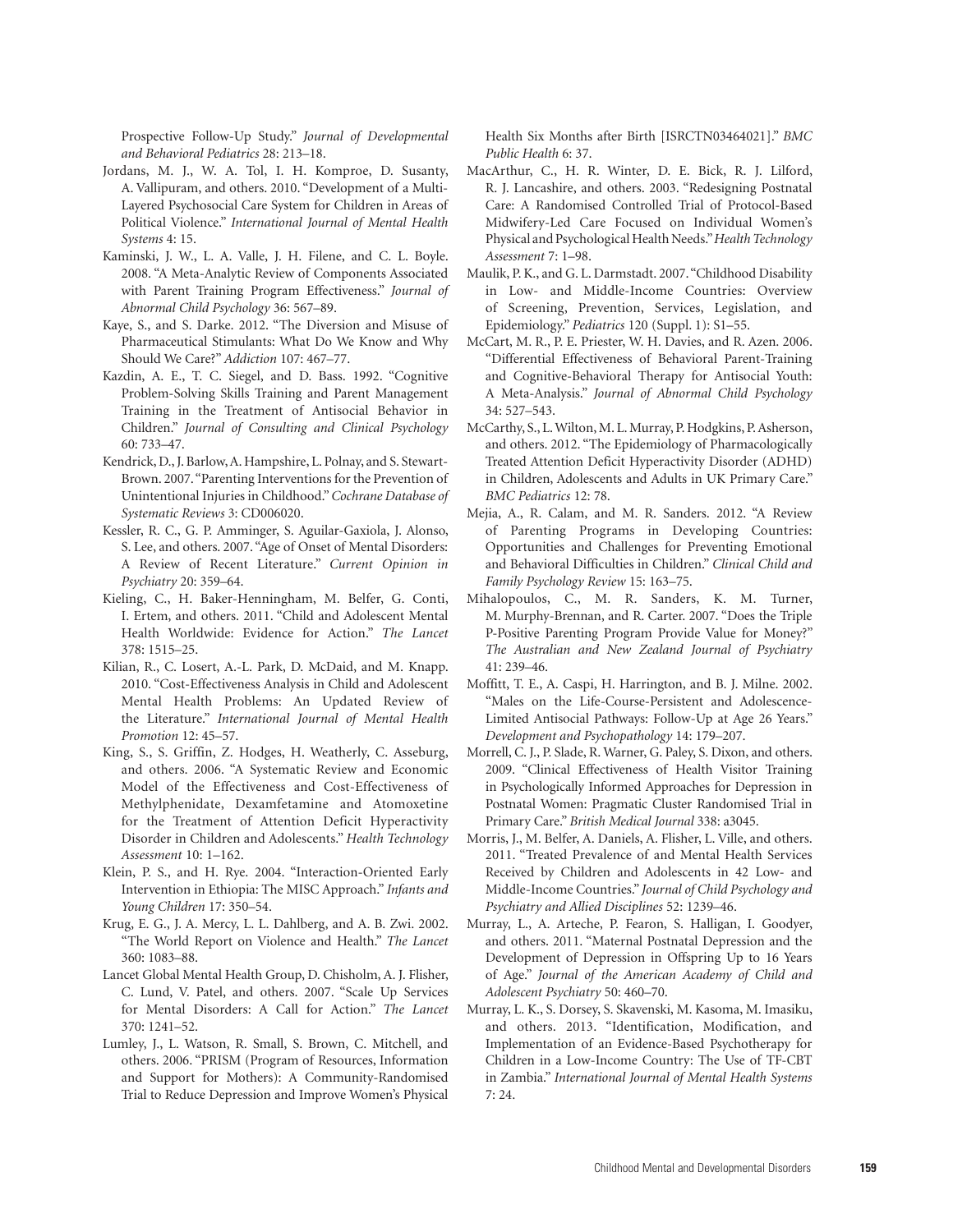- Murray, L. K., I. Familiar, S. Skavenski, E. Jere, J. Cohen, and others. 2013. "An Evaluation of Trauma Focused Cognitive Behavioral Therapy for Children in Zambia." *Child Abuse and Neglect* 37: 1175–85.
- Murray, C. J., T. Vos, R. Lozano, M. Naghavi, A. D. Flaxman, and others. 2012. "Disability-Adjusted Life Years (DALYs) for 291 Diseases and Injuries in 21 Regions, 1990–2010: A Systematic Analysis for the Global Burden of Disease Study 2010." *The Lancet* 380: 2197–223.
- Nevo, G. A., and K. Manassis. 2009. "Outcomes for Treated Anxious Children: A Critical Review of Long-Term Follow-Up Studies." *Depression and Anxiety* 26: 650–60.
- Omigbodun, O. 2008. "Developing Child Mental Health Services in Resource-Poor Countries." *International Review of Psychiatry* 20: 225–35.
- Oveisi, S., H. E. Ardabili, M. R. Dadds, R. Majdzadeh, P. Mohammadkhani, and others. 2010. "Primary Prevention of Parent-Child Conflict and Abuse in Iranian Mothers: A Randomized-Controlled Trial." *Child Abuse and Neglect* 34 (3): 206–13.
- Parsons, C. E., K. S. Young, T. J. Rochat, M. L. Kringelbach, and A. Stein. 2012. "Postnatal Depression and Its Effects on Child Development: A Review of Evidence from Low- and Middle-Income Countries." *British Medical Bulletin* 101: 57–79.
- Patel, V., L. Aronson, and G. Divan. 2013. *A School Counsellor's Casebook*. Delhi: Byword Books.
- Patel, V., G. S. Belkin, A. Chockalingam, J. Cooper, S. Saxena, and others. 2013. "Grand Challenges: Integrating Mental Health Services into Priority Health Care Platforms." *PLoS Medicine* 10: e1001448.
- Patel, V., and R. Thara. 2003*. Meeting Mental Health Needs in Developing Countries: NGO Innovations in India*. New Delhi: Sage.
- Pearson, R. M., J. Evans, D. Kounali, G. Lewis, J. Heron, and others. 2013. "Maternal Depression during Pregnancy and the Postnatal Period: Risks and Possible Mechanisms for Offspring Depression at Age 18 Years." *Journal of the American Medical Association Psychiatry* 70: 1312–19.
- Polanczyk, G., and L. A. Rohde. 2007. "Epidemiology of Attention-Deficit/Hyperactivity Disorder across the Lifespan." *Current Opinion in Psychiatry* 20: 386–92.
- Powell, C., H. Baker-Henningham, S. Walker, J. Gernay, and S. Grantham-McGregor. 2004. "Feasibility of Integrating Early Stimulation into Primary Care for Undernourished Jamaican Children: Cluster Randomised Controlled Trial." *BMJ* 329: 89.
- Prasad, V., E. Brogan, C. Mulvaney, M. Grainge, W. Stanton, and others. 2013. "How Effective Are Drug Treatments for Children with ADHD at Improving On-Task Behaviour and Academic Achievement in the School Classroom? A Systematic Review and Meta-Analysis." *European Child and Adolescent Psychiatry* 22: 203–16.
- Pringsheim, T., and D. Gorman. 2012. "Second-Generation Antipsychotics for the Treatment of Disruptive Behaviour Disorders in Children: A Systematic Review." *Canadian Journal of Psychiatry [Revue Canadienne de Psychiatrie]* 57: 722–27.
- Rahman, A., J. Fisher, P. Bower, S. Luchters, T. Tran, and others. 2013. "Interventions for Common Perinatal Mental Disorders in Women in Low- and Middle-Income Countries: A Systematic Review and Meta-Analysis." *Bulletin of the World Health Organization* 91: 593–601.
- Rahman, A., Z. Iqbal, C. Roberts, and N. Husain. 2009. "Cluster Randomized Trial of a Parent-Based Intervention to Support Early Development of Children in a Low-Income Country." *Child: Care, Health and Development* 35: 56–62.
- Rahman, A., P. J. Surkan, C. E. Cayetano, P. Rwagatare, and K. E. Dickson. 2013. "Grand Challenges: Integrating Maternal Mental Health into Maternal and Child Health Programmes." *PLoS Medicine* 10: e1001442.
- Raine, A., K. Mellingen, J. Liu, P. Venables, and S. A. Mednick. 2003. "Effects of Environmental Enrichment at Ages 3–5 Years on Schizotypal Personality and Antisocial Behavior at Ages 17 and 23 Years." *American Journal of Psychiatry* 160: 1627–35.
- Robertson, J., C. Hatton, E. Emerson, and M. T. Yasamy. 2012. "The Identification of Children with, or at Significant Risk of, Intellectual Disabilities in Low- and Middle-Income Countries: A Review." *Journal of Applied Research in Intellectual Disabilities* 25: 99–118.
- Rojas, G., R. Fritsch, J. Solis, E. Jadresic, C. Castillo, and others. 2007. "Treatment of Postnatal Depression in Low-Income Mothers in Primary-Care Clinics in Santiago, Chile: A Randomised Controlled Trial." *The Lancet* 370: 1629–37.
- Roman, L. A., J. C. Gardiner, J. K. Lindsay, J. S. Moore, Z. Luo, and others. 2009. "Alleviating Perinatal Depressive Symptoms and Stress: A Nurse-Community Health Worker Randomized Trial." *Archives of Women's Mental Health* 12: 379–91.
- Rutter, M. 2011. "Research Review: Child Psychiatric Diagnosis and Classification: Concepts, Findings, Challenges and Potential." *Journal of Child Psychology and Psychiatry and Allied Disciplines* 52: 647–60.
- Sanger, C., J. E. Iles, C. S. Andrew, and P. G. Ramchandani. 2015. "Associations between Postnatal Maternal Depression and Psychological Outcomes in Adolescent Offspring: A Systematic Review." *Archives of Women's Mental Health* 18: 147–62.
- Scott, J. G., S. E. Moore, P. D. Sly, and R. E. Norman. 2014. "Bullying in Children and Adolescents: A Modifiable Risk Factor for Mental Illness." *Australian and New Zealand Journal of Psychiatry* 48: 209–12.
- Shaw, M., P. Hodgkins, H. Caci, S. Young, J. Kahle, and others. 2012. "A Systematic Review and Analysis of Long-Term Outcomes in Attention Deficit Hyperactivity Disorder: Effects of Treatment and Non-Treatment." *BMC Medicine*  $10:99.$
- Sockol, L. E., C. N. Epperson, and J. P. Barber. 2011. "A Meta-Analysis of Treatments for Perinatal Depression." *Clinical Psychology Review* 31: 839–49.
- Sonnander, K. 2000. "Early Identification of Children with Developmental Disabilities." *Acta Paediatrica Supplement* 89: 17–23.
- Sukhodolsky, D., H. Kassinove, and B. Gorman. 2004. "Cognitive-Behavioural Therapy for Anger in Children